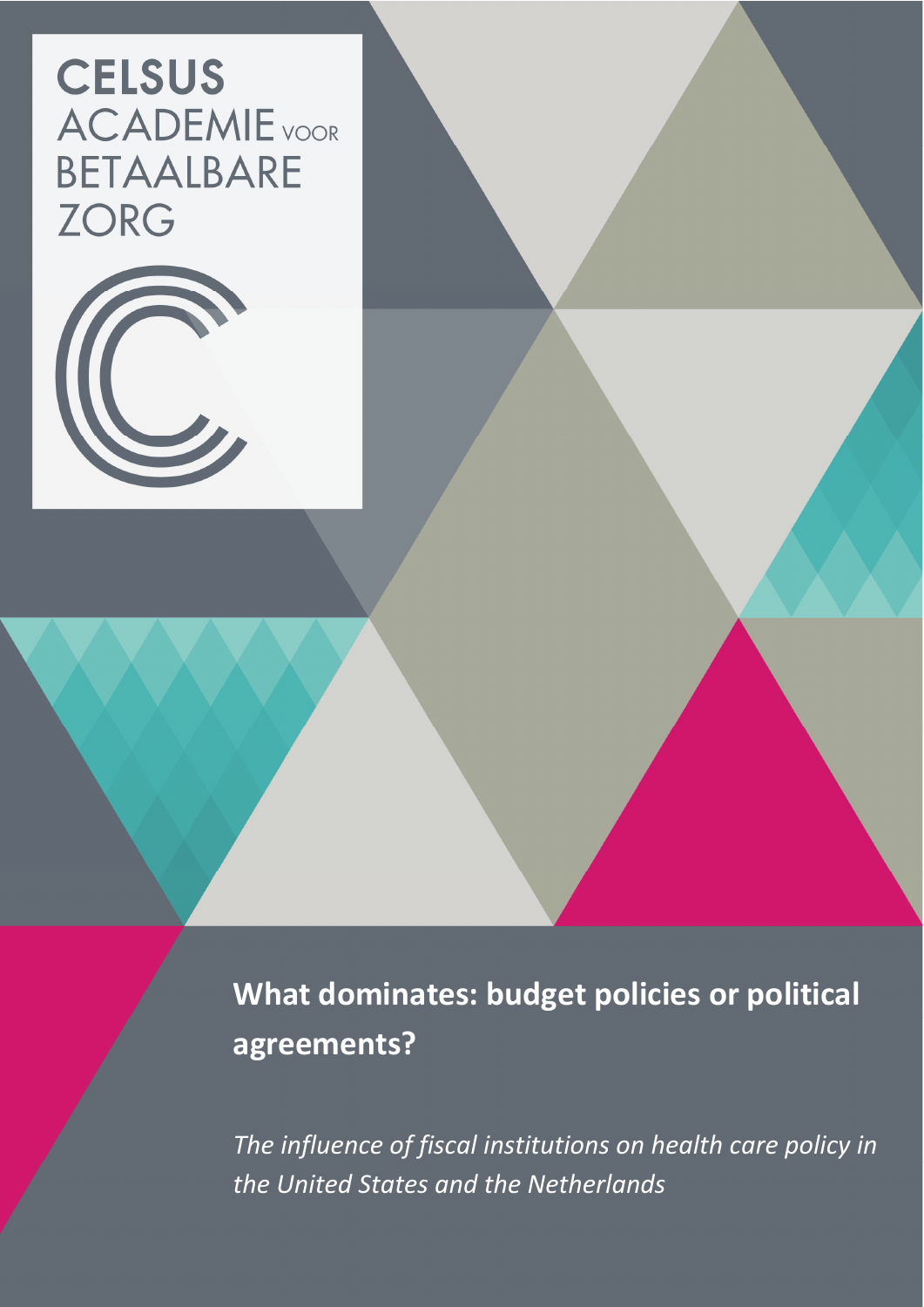## **What dominates: budget policies or political agreements?**

The influence of fiscal institutions on health care policy in the United States and the Netherlands

Drs. Christiaan Schakel, Dr. Patrick Jeurissen, Prof. Sherry Glied, PhD

Nijmegen, november 2015

Celsus, Academie voor betaalbare zorg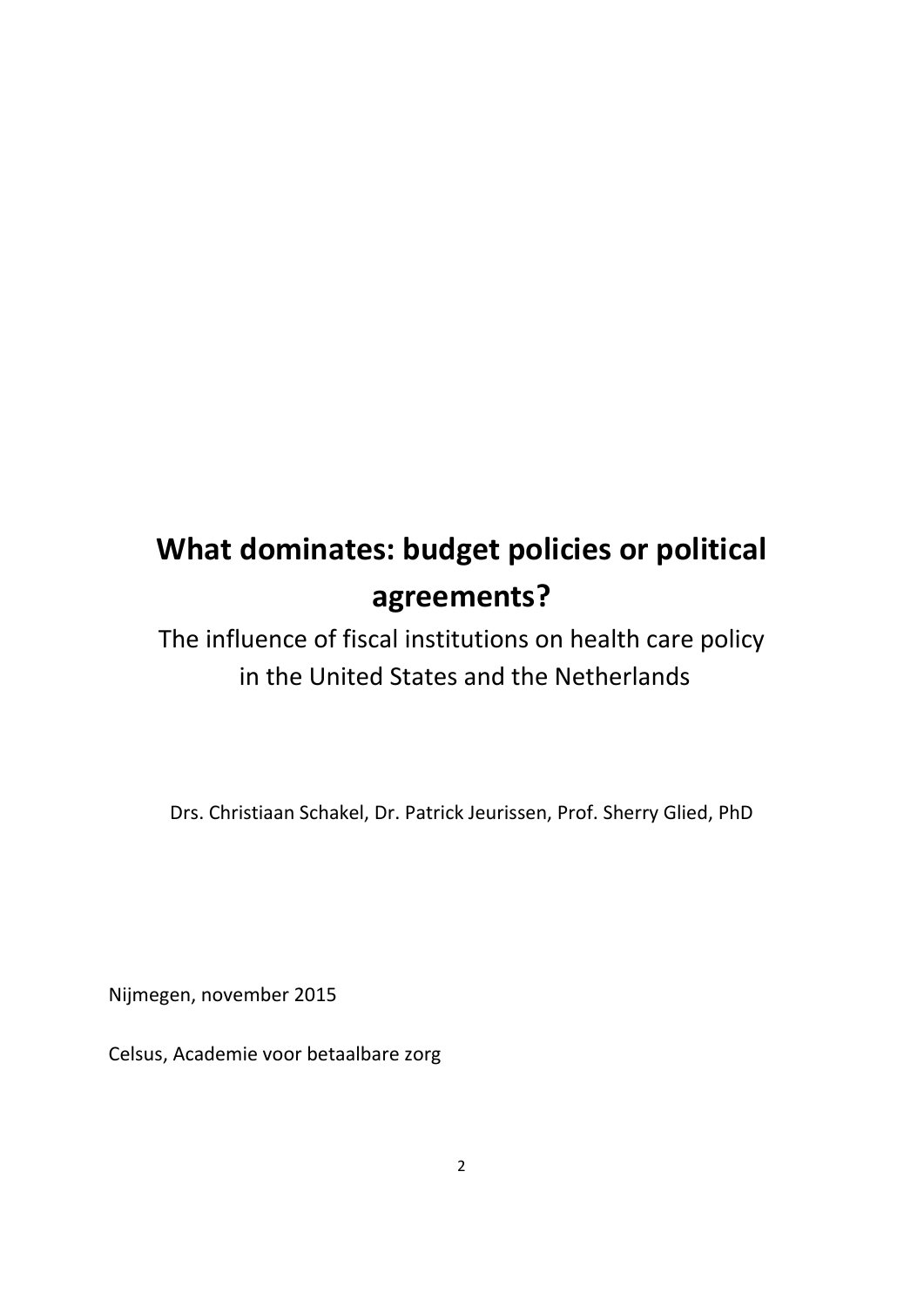## **Contents**

| 1.  |       |  |
|-----|-------|--|
| 2.  |       |  |
| 3.  |       |  |
| 4.  |       |  |
|     | 4.1   |  |
|     | 4.2   |  |
|     | 4.3   |  |
|     | 4.4   |  |
| 5.  |       |  |
|     | 5.1   |  |
|     | 5.1.1 |  |
|     | 5.1.2 |  |
|     | 5.2   |  |
|     | 5.3   |  |
|     | 5.4   |  |
|     | 5.5   |  |
| 6.  |       |  |
|     | 6.1   |  |
|     | 6.2   |  |
|     | 6.3   |  |
|     | 6.4   |  |
|     | 6.5   |  |
|     |       |  |
| 8.  |       |  |
| 9.  |       |  |
| 10. |       |  |
| 11. |       |  |
| 12. |       |  |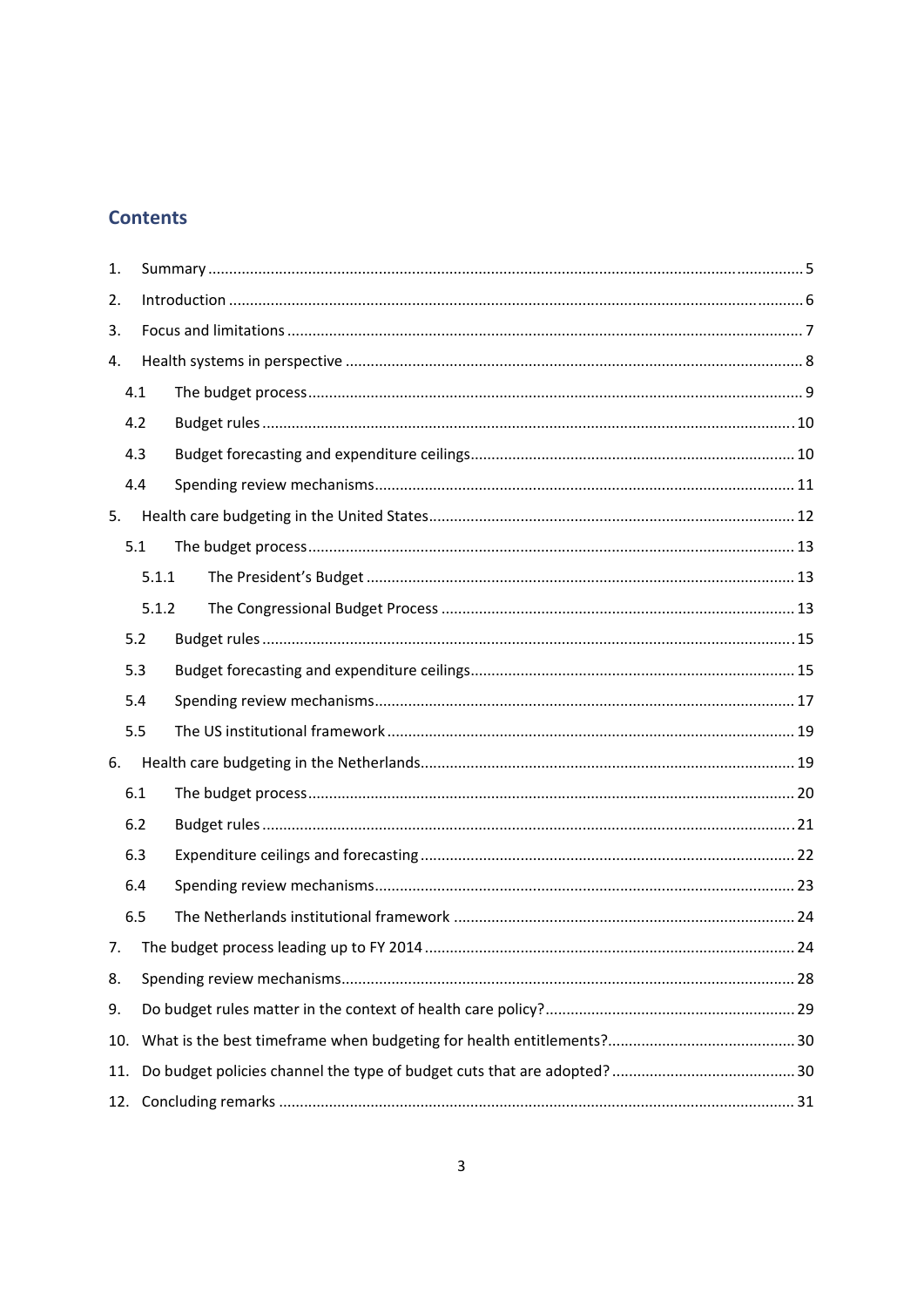## **Boxes**

| Table 2 – Differences in forecasting methodology and baseline construction CBO and OMB/CMS 16 |  |
|-----------------------------------------------------------------------------------------------|--|
|                                                                                               |  |
| Table 4 – Adopted legislation on Medicare and subsequent changes to Medicare outlays 25       |  |
|                                                                                               |  |
|                                                                                               |  |

## **Figures**

| Figure 4 – Distribution of outlays as a result of adopted legislation for Medicare 113 <sup>th</sup> Congress 26 |  |
|------------------------------------------------------------------------------------------------------------------|--|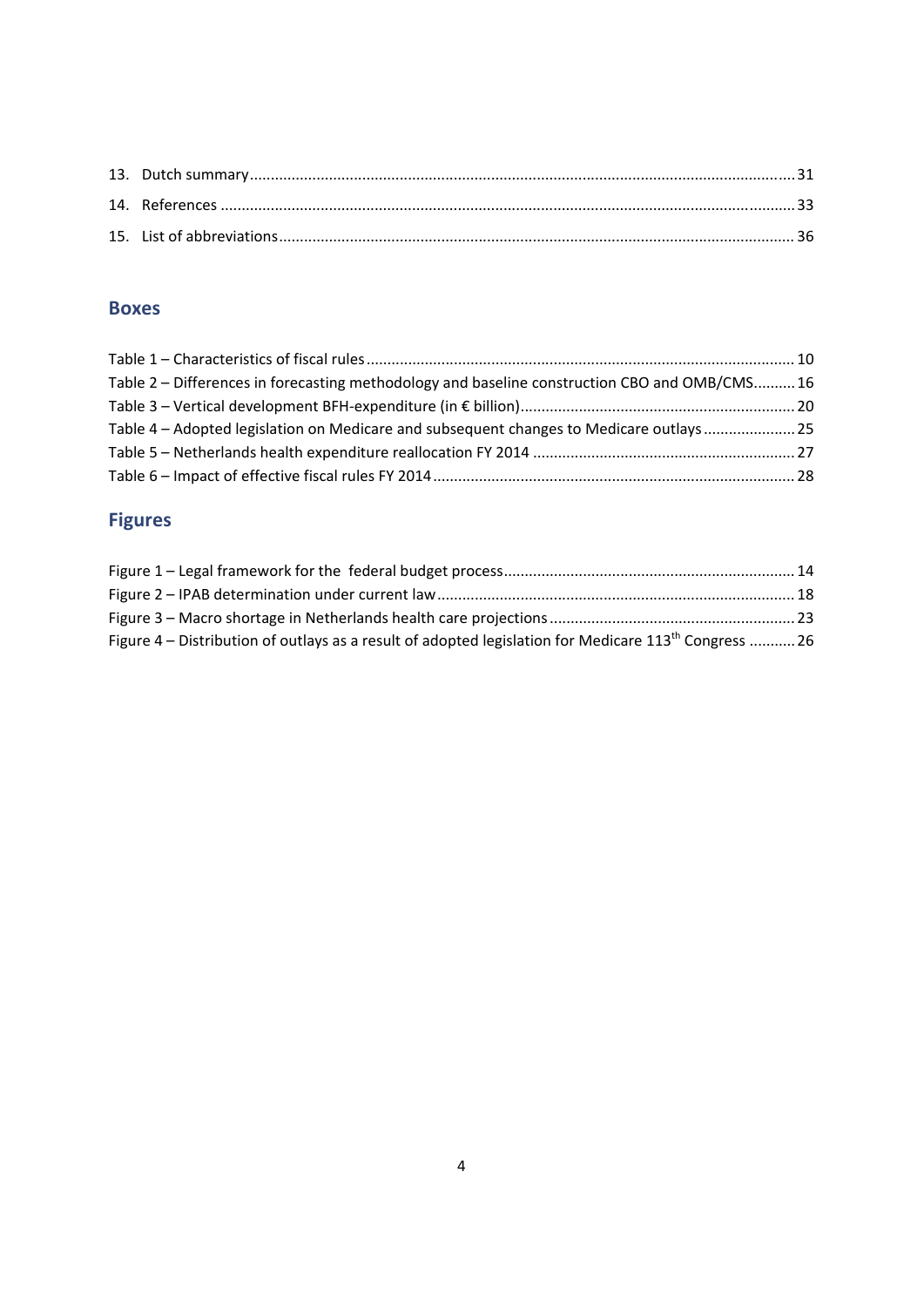#### **1. Summary**

Over the past decades, spending on health entitlements has constituted a growing share of the national budgets of countries within the OECD. OECD countries struggle with this development as this spending directly competes with other public programs and limits the spending power of individual taxpayers. Fiscal rules and other budget policies aim to control public spending and limit government deficits. In this paper, we assess existing budget policies for health entitlements for the US and the Netherlands on the basis of the budget process for fiscal year 2014. We look at Medicare in the US and all expenses under the Budgetary Framework for Health Care (BFH) in the Netherlands. We want to know which factor, budget policies or political agreements, has greater influence in determining health care expenditure policies. To this end we examine the importance of budget rules, budgeting timeframes and the way in which budget policies channel the choices politicians make.

Our evidence shows that for FY 2014 both in the US and the Netherlands the prevailing fiscal rules, which set numerical limits on budgetary aggregates, were complied with. In the US, as a consequence of the Budget Control Act of 2011, a set of automated austerity measures was triggered. Medicare spending was subject to a 2% across the board budget cut. In the Netherlands, the disciplinary budget rules triggered the adoption of an additional reduction package of €6 billion, of which €1.2 billion was health related. The procedural rules however, were not adhered to. In the US, the Pay-as-you-go rules, which enforce budget neutrality of new legislation in the medium to long term, were sidelined. In the Netherlands, the decision making process was not completed in the spring as the procedural rules prescribe, but took place all through the year. In addition, the budgetary caps were readjusted, while normally they are fixed for the full government term. Our conclusion is that budget rules seem to be effective, inasmuch as short-term deficit reduction is the goal. They seem not to be an effective instrument to balance health austerity measures against budget cuts in other spending areas, or to provide a balanced trade‐off between short and long‐term fiscal goals.

The use of comprehensive spending reviews, which develop savings measures based on the systematic scrutiny of baseline expenditure, has caught on in OECD countries since the onset of the financial crisis of 2008. In the Netherlands, there is a strong tradition of using recurrent spending reviews, although the most influential ones are those prompted by a period of economic downturn and the need for austerity measures in the medium to long term. In those instances, they have been highly influential in determining a new coalition agreement. In the US, spending reviews are less common, although there are advisory bodies that assess baseline expenditures, project expenditure trends and formulate savings options from policies that would alter the baseline projections. Although these advisory bodies have had some direct influence in the past, their position in the budgetary process is different and less obvious than in the case of the Netherlands.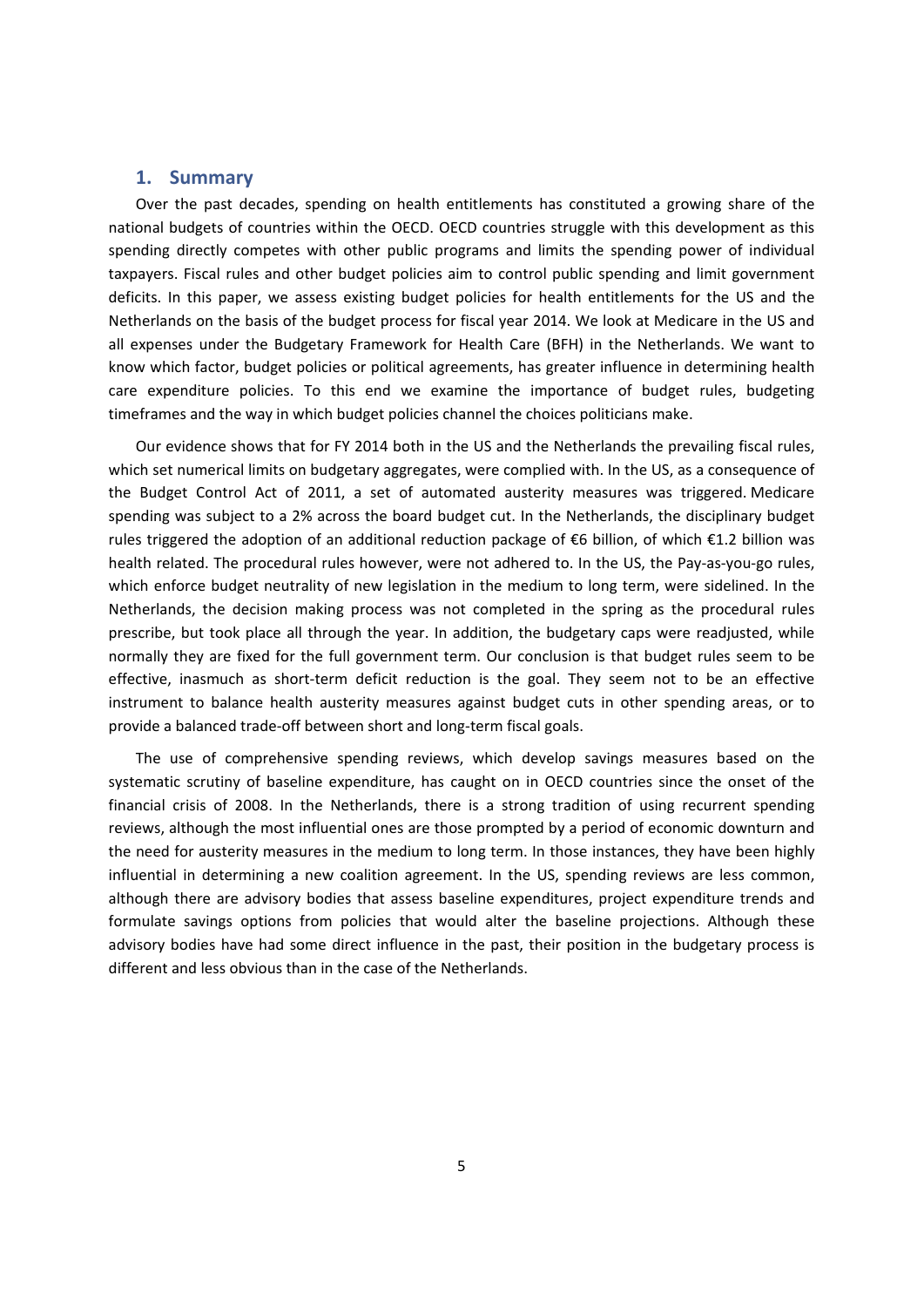#### **2. Introduction**

Over the past decades, spending on health entitlements has constituted a growing share of the national budgets of countries within the Organisation for Economic Co-operation and Development (OECD). OECD countries struggle with this development as this spending directly competes with other public programs and limits the spending power of individual taxpayers. Although in most countries health cost growth has stagnated or even decelerated since the beginning of the financial crisis in 2008, recent data show a moderate incline in growth rates since 2010, though even the new rates are considerably lower than pre-crisis growth rates.<sup>1</sup> Governments use budget policies and rules to put a framework and limits on how these challenges are addressed, but the rules themselves are still an understudied area among health policy scholars.<sup>2</sup> Thus it is of interest to know whether and how the design of budget rules and policies has contributed to health care cost containment. In this paper, we compare budget policies for the United States and the Netherlands and their effects through an analysis of the budget process and outcomes for fiscal year (FY) 2014.

Controlling public expenditure has become a more prominent issue as a result of the financial crisis of 2008. A study by the International Monetary Fund (IMF) shows that since the crisis, the number and comprehensiveness of fiscal rules and related measures to curb public expenditure has multiplied in both emerging and advanced economies.<sup>3</sup> These rules vary by country and have developed historically with path-dependent trajectories.<sup>4-6</sup> Countries within the European Monetary Union have been under scrutiny of a strict budgetary framework, the so called European semester. Other OECD countries have their own combination of laws and regulations that aim to control or lower the public deficit. Over the past years, some governments were more successful than others in taking necessary austerity measures and controlling public debt.<sup>7</sup>

Fiscal rules aim to discipline public spending in order to counterbalance the occurrence of a deficit bias; a tendency of policy makers towards expansionary policies which increase the budget deficit. This is a widely observed phenomenon throughout the OECD.<sup>8,9</sup> Some evidence reveals a positive correlation between the existence of fiscal rules and fiscal performance, which supports the premise that fiscal rules can contribute to the control of government deficits.<sup>10–12</sup> There is however additional literature that argues that the use of fiscal rules alone is not sufficient to attain fiscal discipline. $3,13-16$  Some writers within this literature argue that fiscal rules can work if they are accompanied by a supporting institutional framework, such as independent forecasting agencies. We therefore adopt a broader approach and describe budget policies that entail the institutional, fiscal and procedural mechanisms that aim to contribute to a transparent, efficient and adequate distribution of resources. We define these budget policies as the composite of:

- 1. *Existing budget rules*, comprising of procedural and fiscal rules;
- 2. *The use of expenditure ceilings and budget forecasting*; and
- 3. *The use of spending review mechanisms.*

We briefly describe each element for both countries, focusing on Medicare in the US and the health expenses under the Budgetary Framework for Health Care (BFH) in the Netherlands. The budget process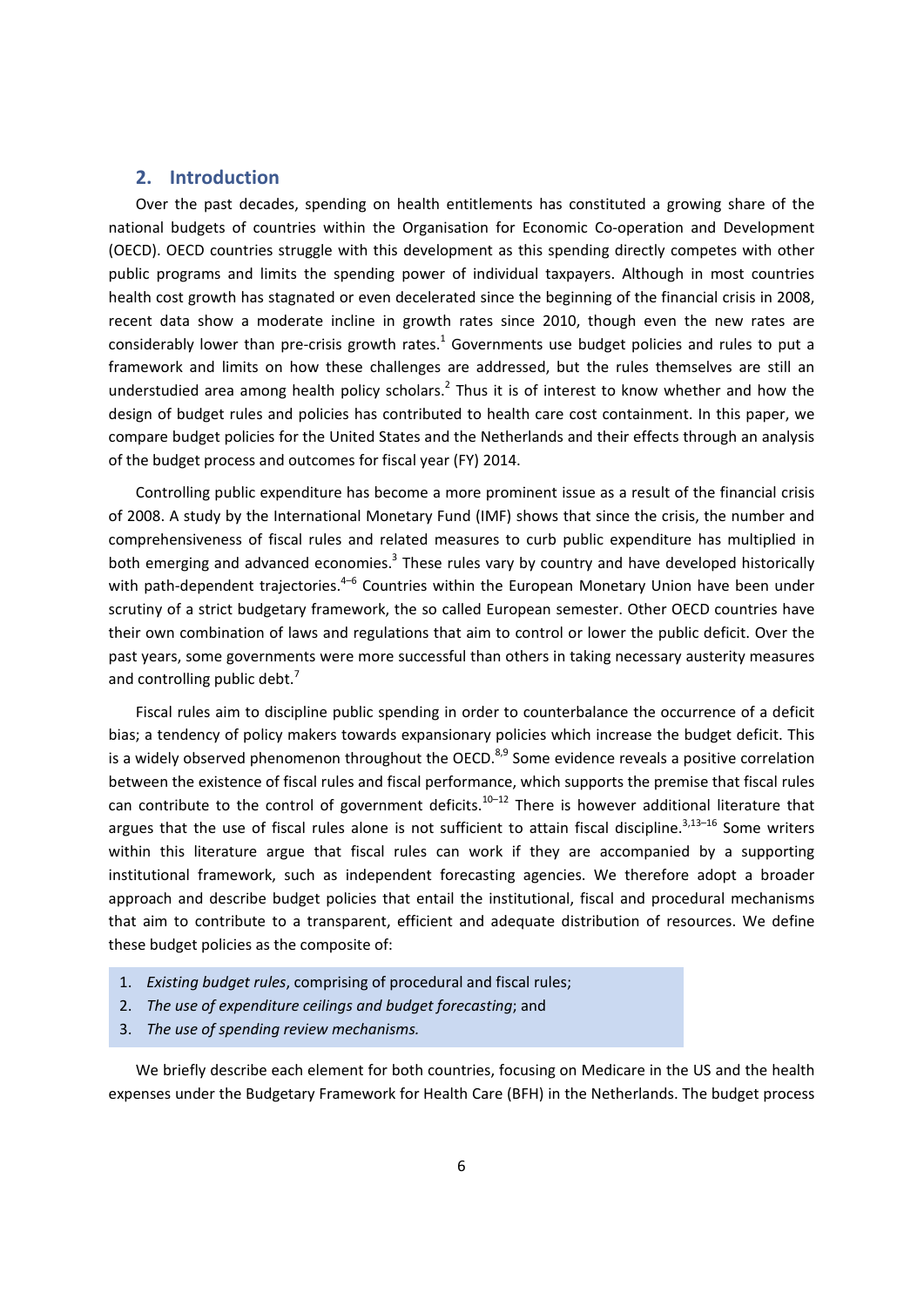for FY 2014 is central to our analysis. This particular budget process is of interest because in this year both administrations implemented a set of additional austerity measures to lower the deficit.

A comparison between the US and the Netherlands is of particular interest, because both countries have a relatively expensive health system. In both countries health care is largely an individual entitlement – providers are not employed by the government – and spending reductions are accomplished by eliminating covered services or raising cost‐sharing, or by changing provider payment rates or budgets.<sup>8</sup> Global budgets – common among NHS types of health systems – hit constitutional and legal challenges. For this reason, it is even more important to have effective budget policies in place.

Large differences exist between the institutional settings in these two countries, which root in historical and cultural differences. Federal health care insurance programs in the US are primarily aimed at the elderly (Medicare) and the indigent and disabled (Medicaid) whereas the Netherlands bears universal coverage and community rated premiums. The budget process is also notably different in both countries. In the US, decision‐making is politicized and often incremental, with both the executive branch and the legislature playing key roles. In the Netherlands, coalitions of political parties form a Cabinet, and a coalition agreement determines government policy for a period of four years. The influence of the States‐General (the composition of the Senate and House of Representatives) on the budget process is much more limited than of the US Congress, although in recent years a minority government was forced into political alliances with non‐governing parties, opening up this process. This heterogeneity makes a comparison at the institutional level interesting.

This brings us to the following research questions. Do budget rules matter in the context of health care policy? What is the right timeframe when budgeting for health? Do budget policies channel the type of health budget cuts that are adopted?

The structure of this paper is as follows. In chapter three, the focus and limitations of the paper will be discussed. Chapter four provides the framework by which the budget allocation process for health care entitlement programs will be analyzed. Chapter five and six describe health care budgeting in the US and in the Netherlands. In chapter seven, an analysis of the health care budget process and outcome of both countries will be provided for fiscal year 2014. Chapter eight will discuss the spending review mechanisms that influenced the budget preparation process. Chapter nine, ten and eleven will discuss our research questions, after which the paper will be concluded in chapter twelve. Chapter thirteen provides a Dutch summary.

#### **3. Focus and limitations**

The focus of this paper is on the expenditure side of the health care budget. As a result, we primarily discuss budget rules that cover the expenditure side of the budget.

We concentrate primarily on Medicare entitlement expenditures in the US and expenditure under the Budgetary Framework for Health Care (BFH) in the Netherlands. We choose Medicare, because it is the only strictly federal health program, which increases comparability with the health care setting in the Netherlands. In our subdivision of budget policies, we limit ourselves to spending reviews. This means we leave out organizations that perform oversight and accountability activities. Although these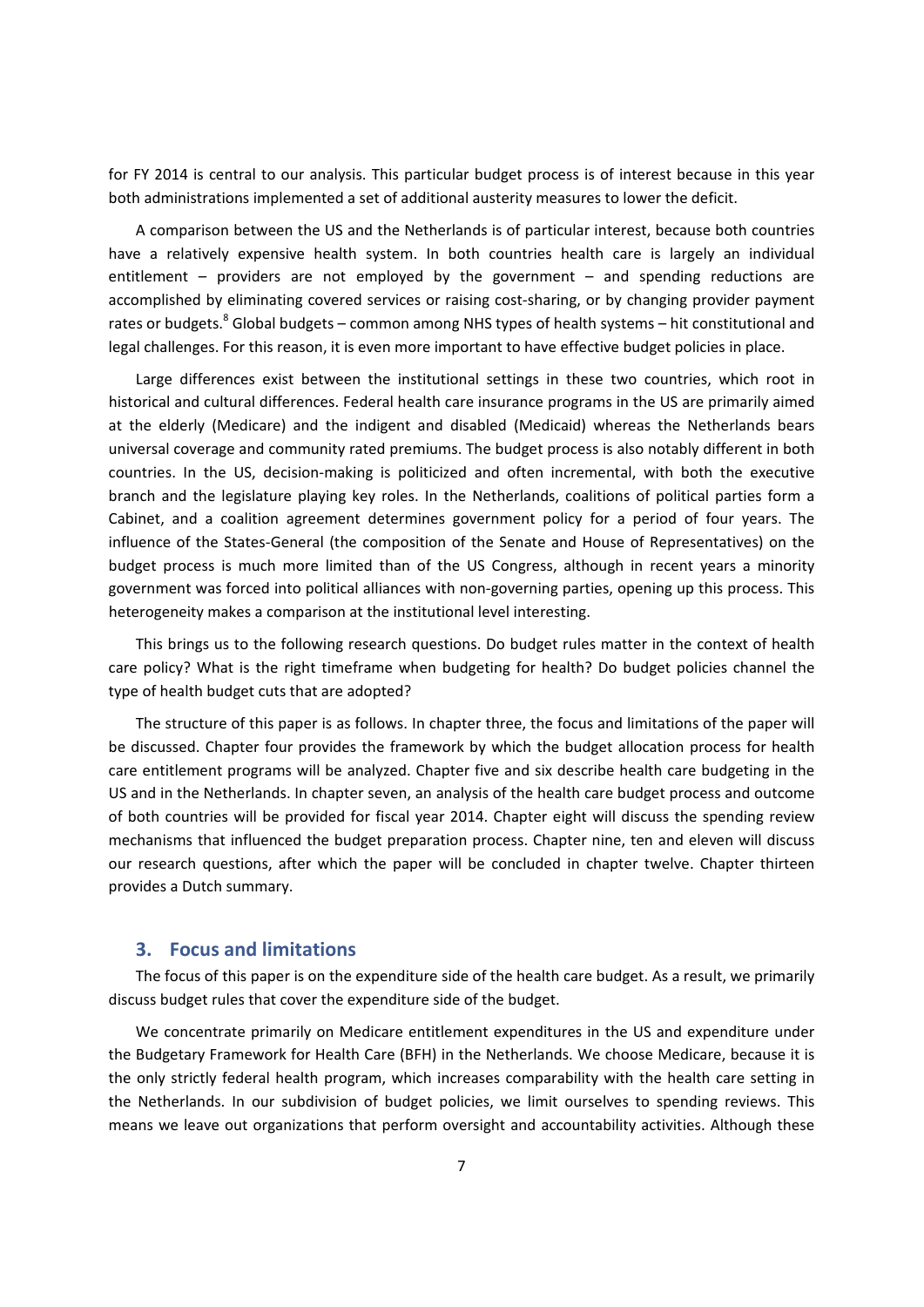organizations often have an impact on the fiscal performance of health systems, we regard this impact as indirect and less intertwined with the regular budget process.

FY 2014 is of particular interest because in both countries the budget process leading up to that year was dominated by a deficit reduction agenda, which led to the enactment of a set of austerity measures (Netherlands) or automatic reductions (sequester in the US). In some ways this year was less representative; most provisions under the Affordable Care Act (ACA) phased in, which led to considerable political turmoil in the US Congress, while the debate in the Netherlands was dominated by the Euro crisis.

The starting point for the analysis is the Budget of the US government (from here on: the President's budget) and the Dutch Cabinet budget, released in April 2013 and September 2013 respectively. Any subsequent changes that have influenced the FY 2014 budget and out-years are included in the analysis, as subsequent modifications determine the final outcomes of the established budgetary control procedures.

#### **4. Health systems in perspective**

To get a better understanding of the country specific institutional setting, we briefly provide a typology of existing health systems. There are two main categories. There is a national health care system in which health care expenditure is an integral part of the central government's budget. In this system, health care is financed mainly through tax revenues. This is referred to in the literature as a Beveridge type system. The other type of health system is a social insurance system, in which there is a separate stream of funds dedicated to health care which is financed by employers and employees through payroll deductibles. This is called a Bismarck type system. In practice, you will find that most countries have adopted elements of both in their health systems. $17$ 

Another useful classification is that of Private Health Insurance systems (PHIs) which include several OECD countries and notably the US. These systems are largely market driven and usually more expensive. There is a higher level of uninsured and there is generally more waste due to overutilization of services.<sup>18</sup> Although the US is expanding health insurance coverage and reducing the number of uninsured, market forces remain central to its health care delivery system. One consequence of which is that the US government may have a weaker negotiating position with health care providers and private insurance companies.

Central governments' budgets are typically divided into discretionary and mandatory expenses.<sup>19</sup> Discretionary spending usually is annually appropriated by the legislature, whereas mandatory spending is not. Mandatory spending or 'direct spending' is in principle controlled by legislation that establishes the eligibility criteria and payment formulas, rather than by annual appropriations. Entitlement programs are a form of mandatory spending. The spending level of an entitlement program is determined in large part autonomously and demographic and economic conditions are the most important drivers. Thus, controlling health care expenditure in countries that run predominantly mandatory systems is more difficult.<sup>20</sup>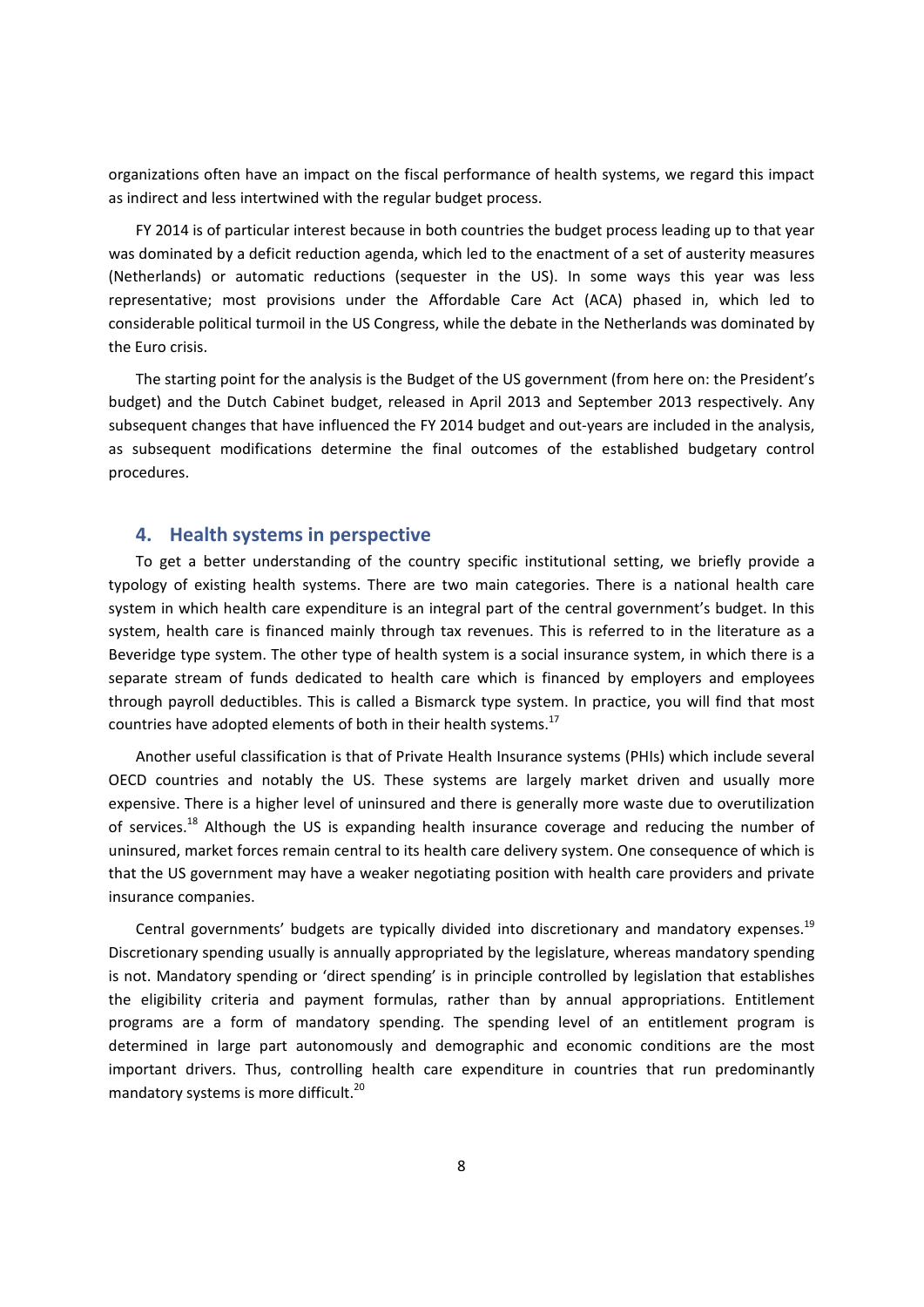#### **4.1 The budget process**

The budget process normally consists of three distinct phases: 1) budget formulation, 2) budget authorization or adoption and 3) budget execution. The design and length of these phases differ between countries, depending on the level of centralization of government, the status of the budget (i.e. whether the budget is a budget proposal or proposed law) and the (formal) role of the legislature in the budget process. In a presidential system for example, the legislature has a bigger role in the formulation process than in a parliamentary system, generally reflected in a lengthier budget formulation and authorization phase. $^{21}$ 

The beginning of every budget process requires a budget proposal to be developed or formulated. Generally, on the basis of the most recent macroeconomic assumptions, revenues and expenditure ceilings or projections are updated. Budget policy proposals (cutbacks or policy initiatives) are incorporated. Typically, the process of budget formulation entails a period of several months during which line agencies negotiate with the Central Budget Authority (CBA) on their individual budgets. This Authority is typically part of a Ministry of Finance. In the US, the CBA is part of the Executive Office of the President. Depending on a country's institutional framework, the process for discretionary and mandatory spending can differ. First, there is variation in terms of the level of comprehensiveness of the budget (the number of line items in the budget) and the level of detail of aggregate ceilings. Some countries may use one aggregate ceiling for the total level of government expenditures whereas other countries have separate ceilings for individual line items, ministries, or even at the level of government programs. Second, in health systems with private providers and insurers, ministries of Health often rely on third‐party providers for information on health care expenditure, which can severely delay reporting.<sup>20</sup> Such time lags severely limit the ability to recoup any overruns because the overrun is not even recognized until late in the budget cycle or often not until the budget cycle is over.

For a budget to come into effect, it must be authorized. This can either be by authorizing the making of separate appropriations or by adopting the entire budget. The authorization of mandatory spending usually follows a distinct trajectory, as these funds find their origin in separate laws. Most entitlement laws are open-ended, which means that restrictions on the level of spending are less self-enforcing.<sup>22</sup>

The final stage of the process is budget execution. During this phase, governments execute the budget within the predefined limits of the appropriated funds and/or baseline projections. During a fiscal year, the executive power usually reports to the legislature on the status of the budget which may result in a request for additional funding or (in the US) supplemental appropriations.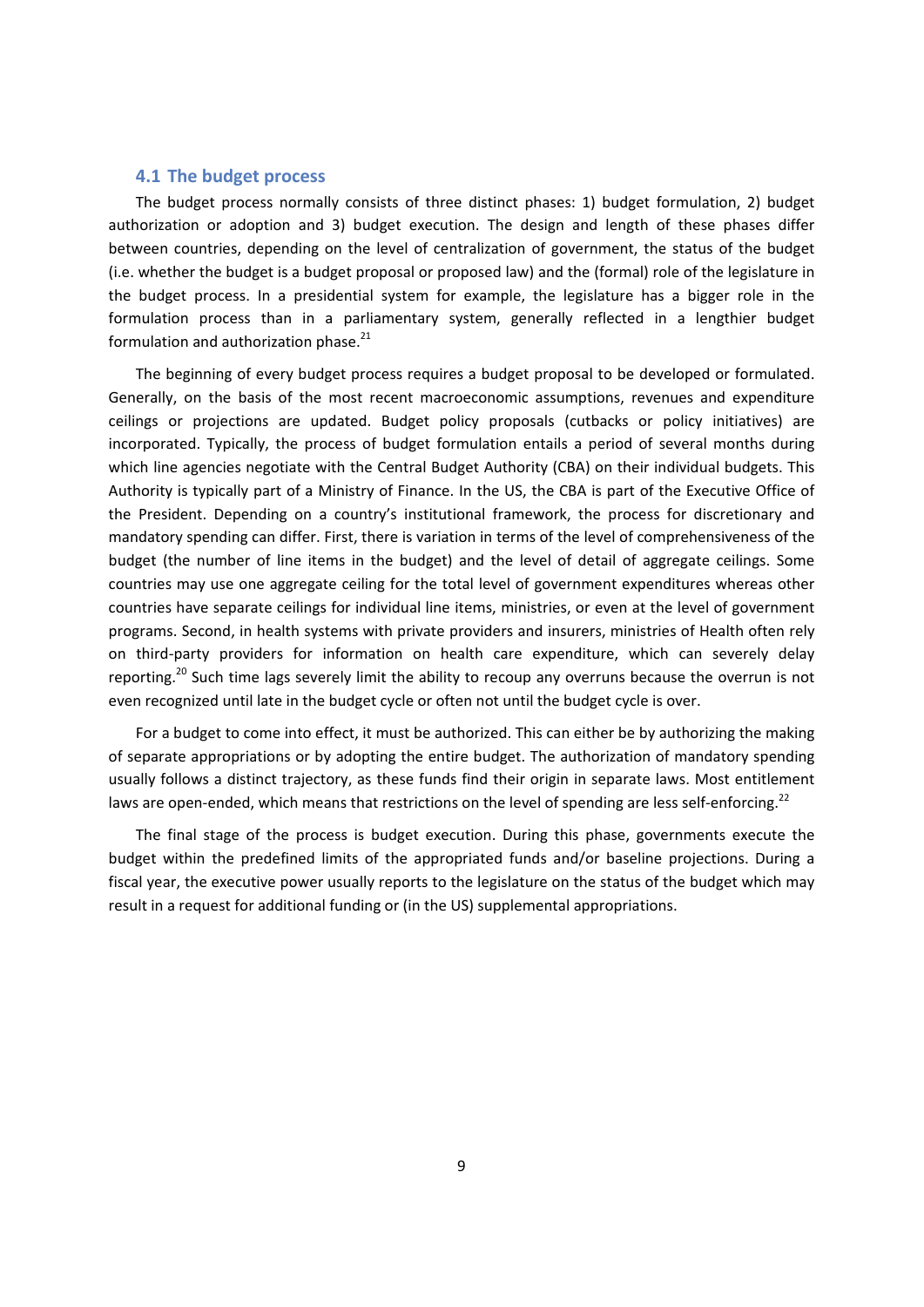#### **4.2 Budget rules**

Studying budget rules is important because they can directly shape the outcome of health care policies. They limit room for maneuver for politicians and policy makers in various ways. We define a budget rule as either:

- 1. *a procedural rule* that establishes procedures for the budget process, or;
- 2. *a fiscal rule* that imposes a (long‐lasting) constraint on fiscal policy through numerical limits on budgetary aggregates'.<sup>3</sup>

Procedural rules promote fiscal transparency and support the fiscal process. They define reporting requirements on fiscal outcomes or dictate how to achieve fiscal targets. In this way, they can act as safeguards that ensure budget process dilemmas are not simply solved by increasing the budget deficit.<sup>16</sup> Examples are the use of sectoral budgets with separate spending caps, or a prescribed timeframe in which additional costs have to be offset by savings.

Fiscal rules, on the other hand, place budgetary caps on the medium-term expenditure framework. Table 1 provides us with a breakdown of the characteristics of fiscal rules, as put forward by the IMF.<sup>3</sup>

| <b>Characteristic</b>         | <b>Description</b>                                                                |
|-------------------------------|-----------------------------------------------------------------------------------|
| Legal basis                   | The legal basis for a fiscal rule can either be statutory or based on a political |
|                               | commitment or coalition agreement.                                                |
| Coverage                      | Coverage describes the extent to which a government program or outlay is          |
|                               | subject to a certain fiscal rule.                                                 |
| <b>Escape clauses</b>         | Escape clauses can sideline fiscal rules under particular circumstances.          |
| <b>Automatic corrections</b>  | Automatic corrections lower public spending / debt by a standard formula, within  |
|                               | a pre-defined timeframe.                                                          |
| <b>Enforcement mechanisms</b> | The extent to which an external body monitors and enforces compliance with        |
|                               | fiscal rules.                                                                     |

|  | Table 1 – Characteristics of fiscal rules |  |
|--|-------------------------------------------|--|
|--|-------------------------------------------|--|

Together, these characteristics determine the individual strength of fiscal rules and their ability to effectively control public spending. It must be noted however, that the real world success of fiscal rules to a large degree depends on the willingness of politicians to comply with them. Schick (2003) states that '[fiscal] rules fortify politicians who want to be fiscally prudent, but they do not stand in the way of those who are determined to spend more or tax less than the rules allow'.<sup>8(p28)</sup> It is not necessarily true, according to Schick, that stricter and more imposing fiscal rules are more successful in attaining fiscal discipline. This argument is supported by others who question the effectiveness of fiscal rules as a depoliticized policy framework.<sup>15,23,24</sup> We are therefore interested to see to what extent fiscal rules are respected in the context of budgeting for health entitlements.

#### **4.3 Budget forecasting and expenditure ceilings**

Budget forecasting is a tool to monitor fiscal sustainability. It promotes timely budget decisions and the application of politically difficult cost containment measures as an offset for developing deficits. Since in both countries outlays of health entitlement programs are in large part determined by the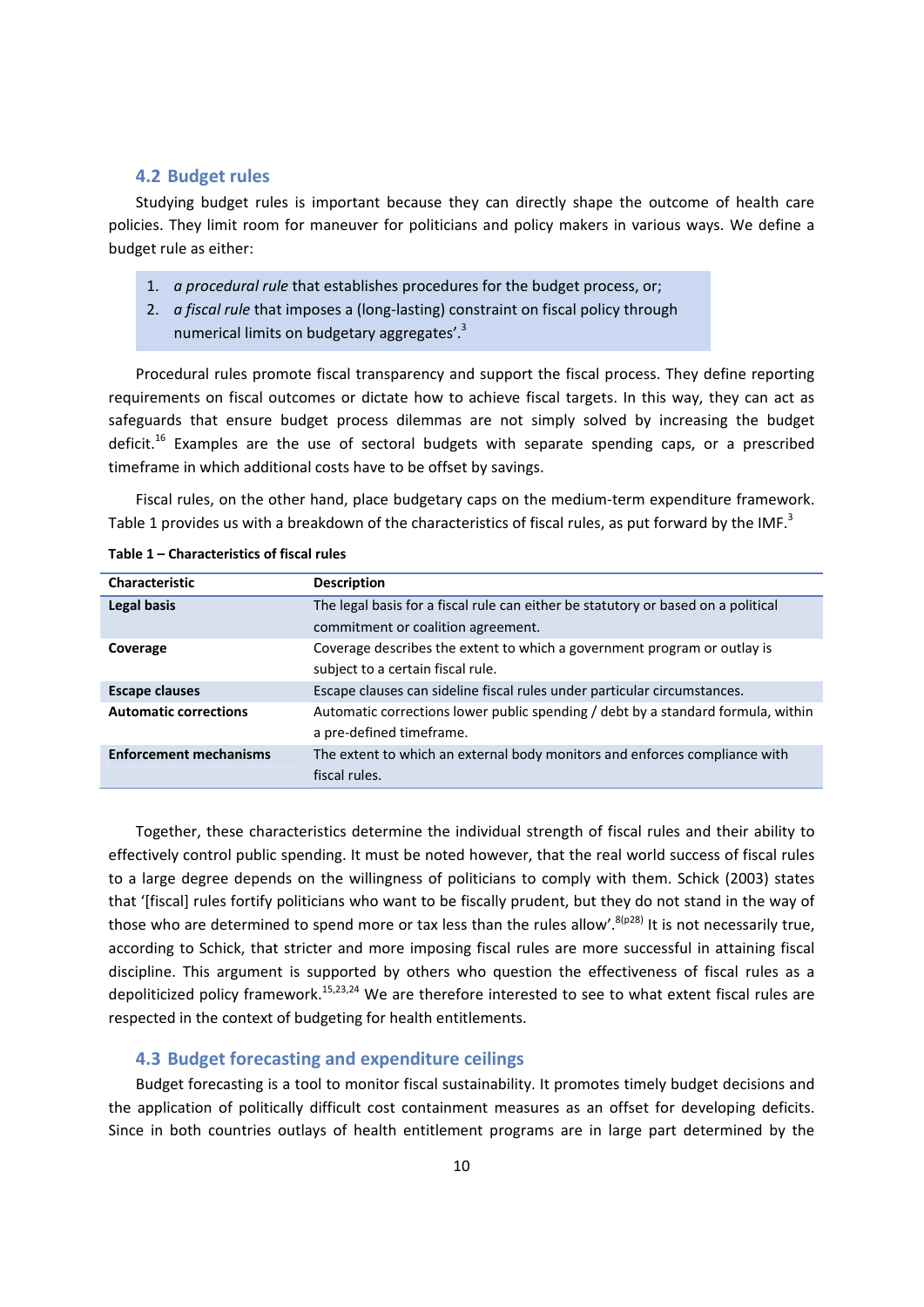health system, outside of the usual spending controls of the legislative bodies, the health policy process relies greatly on closely monitoring the budget forecasts of these programs in the medium to long term.<sup>25</sup> Since the introduction of entitlement programs there has been a steady rise in these programs as a percentage of the total budget. In the US, spending on social security and major health care programs made up some 50% of the federal budget in 2014. In the Netherlands, this was almost 60%.<sup>26,27</sup>

The preparation of fiscal projections generally takes place within Finance ministries or agencies.<sup>28</sup> In some countries, independent bodies compile the budget forecast, or independent fiscal councils assess the overall fiscal policy, evaluate budget transparency and the quality of the forecasts. Although the IMF considers the independence of fiscal agencies that project and monitor fiscal outturns an important feature, it acknowledges that poor fiscal outcomes may persist despite this feature (perhaps because of poor implementation).<sup>3</sup>

Within most OECD countries it is nowadays common to use some sort of multi-year expenditure ceiling or global budget for health care. These budget ceilings can vary from indicative multi‐year ceilings or budget targets, to fixed multi‐year aggregate ceilings. There is however no convincing evidence that fixed budget ceilings alone are an effective instrument for cost-containment and they are often complemented by other institutional mechanisms.<sup>25</sup>

#### **4.4 Spending review mechanisms**

Strong budgetary procedures and rules support governments in their task of making accurate and timely decisions in order to keep overall expenditure levels in line with goals. It is of equal significance to systematically evaluate spending under the baseline expenditure level as well. This process is called spending review, which has gained popularity among OECD countries.

We follow Robinson (2013) in defining a spending review as:

'[…] the process of developing and adopting savings measures, based on the systematic scrutiny of baseline expenditure'.<sup>29(p3)</sup>

Spending reviews have become more common since the onset of the financial crisis of 2008. In countries such as the United Kingdom, Canada and the Netherlands there has been at least one comprehensive review that identified an array of savings options for their national governments. Robinson argues that the budget preparation process focuses too much on new policy proposals, rather than on reviewing baseline expenditures. Spending reviews attempt to counterbalance this and strengthen the overall process.

Two forms of spending reviews can be distinguished; efficiency reviews, which focus on savings through improved efficiency, and strategic reviews, which focus on savings achieved by reducing services or transfer payments. Robinson argues that spending reviews should be an integral part of the budget process; in this way new spending proposals and savings options can be assessed simultaneously, and the spending review will reflect the specific budgetary objectives of a government.<sup>29</sup>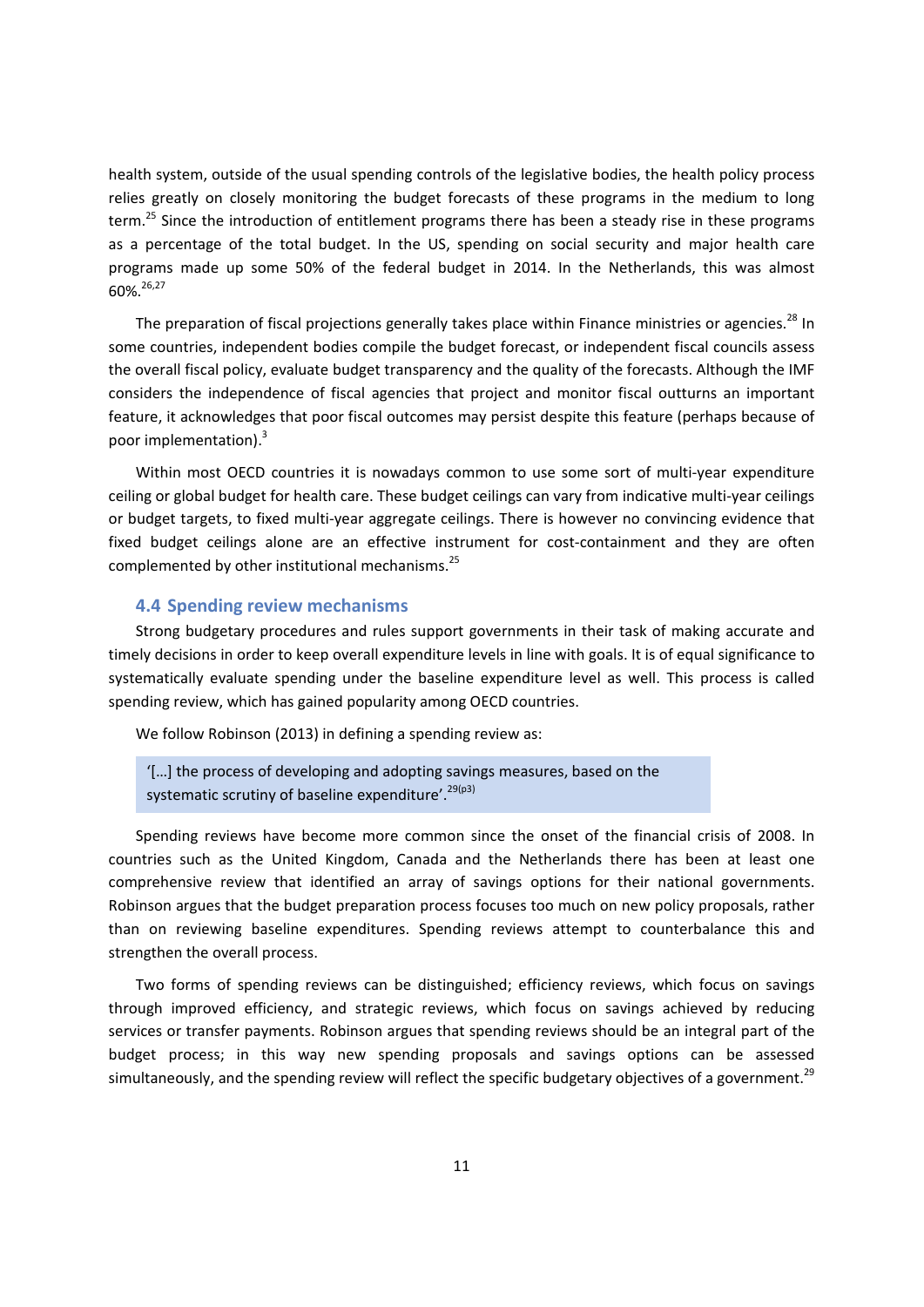#### **5. Health care budgeting in the United States**

The US health care system is fragmented. One the one hand, it contains elements of a social insurance system; the two largest government funded programs Medicare and Medicaid are funded through payroll taxes, premiums and federal and state tax revenues. On the other hand, it is a largely market-driven Private Health Insurance System (PHI). Medicare and Medicaid costs made up 38% of total health care expenditure in 2013 and represent about 24% of federal, non interest expenditure.<sup>30,31</sup> Regulatory instruments however influence both the public and the private health care system. As a result, boundaries between both systems have increasingly blurred.<sup>18</sup>

Medicare is a social insurance program that provides health care coverage for elderly and persons with a disability. The program was enacted in 1965 and it gradually expanded into what it is today; a comprehensive social insurance program that finances health care costs for patients in inpatient and outpatient settings, in home health care settings and nursing facilities and pays for prescription drugs. With the expansion of the program, associated spending per beneficiary increased from \$385 in 1970 to \$12,210 in 2013.<sup>32</sup> The program is funded through two funds; the Hospital Insurance (HI) Trust Fund and the Supplementary Medical Insurance (SMI) Trust Fund, which are financed distinctly. The HI Trust Fund is financed through payroll deductions which occur independently under current law. The SMI Trust Fund is financed on a pay-as-you-go-basis; beneficiary premiums and general revenue income are adjusted by actuarial projections to cover the following year's costs.<sup>33</sup> An aging population, expanded coverage and Medicare expenditure growing at a faster rate than the US GDP have caused increased concern that the HI Trust Fund will be depleted in the near future<sup>a</sup>.

Medicaid provides health care coverage for low‐income individuals and families. It is an assistance program administered by the states, under federal guidelines and rules which the states must follow in order to qualify for federal matching funds for their Medicaid program expenditures. The federal share in spending for Medicaid is approximately 60%. States have considerable discretionary authority over benefits and eligibility levels for Medicaid.

The Affordable Care Act (ACA) of 2010 has increased access to health care, both by expanding eligibility for existing programs such as Medicaid and CHIP and by providing subsidies for new insurance coverage for low income individuals not covered by their employers to be purchased through newly established health care insurance exchanges at the state-level which assure the new policies meet minimum standards. The subsidies take the form of refundable tax credits that can be applied to premiums, and cost-sharing subsidies to reduce out-of-pocket-expenses such as deductibles and copayments. People generally qualify for tax credits if their income is between 100 and 400% of the poverty level, provided they do not qualify for health coverage that meets minimum federal standards through an employer or an existing government administered program. $34$  At the same time, the ACA attempts to increase the efficiency of the health care delivery system, for example, by restructuring Medicare's reimbursement policies (e.g., reduced payments to hospitals with high readmission rates) and other provisions designed to stimulate coordinated care.

<sup>&</sup>lt;sup>a</sup> An additional concern is the strain on the federal budget as a result of growing expenses and related increased general revenue income under the SMI fund; the Board of Trustees estimates that SMI's general revenues of 1.4 percent of the GDP will equal 3.3 percent in 2088 under the projected baseline.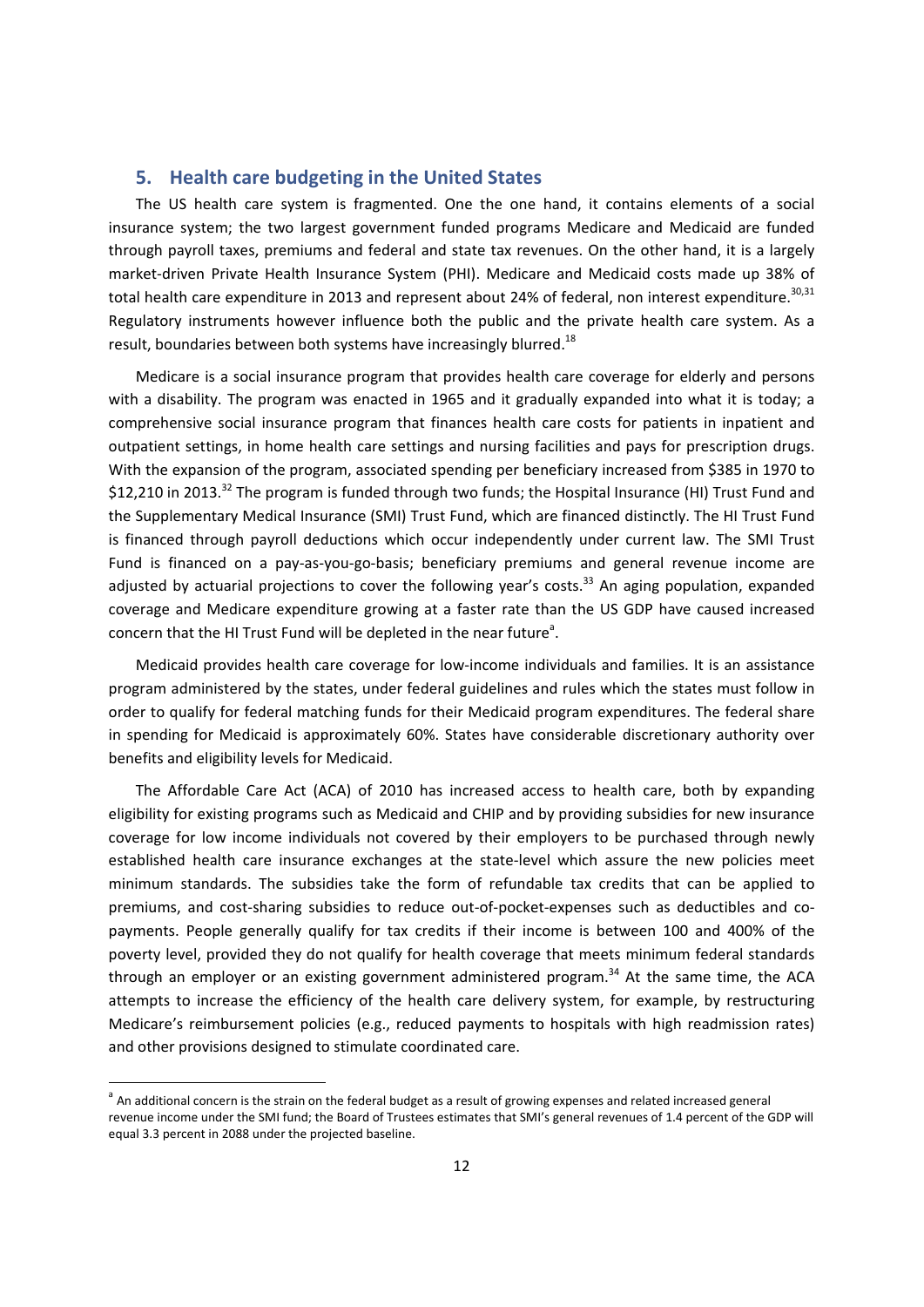Baseline projections for Medicare and Medicaid are drafted by the Office of the Actuary at the Centers for Medicare and Medicaid Services (CMS), which in turn are incorporated into the President's Budget, drafted by the Office of Management and Budget (OMB). The Congressional Budget Office (CBO) releases its own projections for the purpose of the Congressional phase of the budget process. OMB‐projections are based on payment update formulas for different categories, such as hospital inpatient and outpatient stays, and physician fees. This latter category is based on the Sustainable Growth Rate (SGR), a statutory formula aimed at controlling health care costs by aligning physician payment schemes with GDP projections<sup>b</sup>. Congress has consistently overridden the SGR since 2002 with temporary fixes, arguing that the formula is flawed and payment schemes under the SGR do not reflect actual physician costs. In April 2015, Congress adopted H.R. 2, the Medicare Access and CHIP Reauthorization Act (MACRA), which includes a permanent replacement of the SGR formula with a 0.5% update from 2016 through 2019 and two new performance based mechanisms from 2019 through 2025. Costs for the bill are partly offset by increasing Medicare premiums for part B for high income seniors and reducing the updates for certain providers of post-acute care, long term care services and hospital inpatient services.

#### **5.1 The budget process**

The federal budget process consists of two consecutive stages. At the outset of the process, the President submits his budget to the Congress. The next stage is the Congressional Budget Process, in which the Senate and House of Representatives consider the President's budget and underlying budget proposals in plenary sessions and numerous subcommittees. Finally, federal spending is authorized, either through the appropriations process or by the authorization of law for entitlements.

#### **5.1.1 The President's Budget**

Preparation for the President's Budget starts each year in spring, when OMB sends planning guidance to line agencies. This is about eighteen months before the start of the fiscal year. The following months are dominated by budget formulation within line agencies and budget negotiations with OMB. The Office of the Actuary within CMS constructs a baseline projection, using an actuarial model that estimates the increases in utilization, case mix and price by type of service, and formulates policy initiatives in close cooperation with the Department of Health and Human Services (HHS). The budget formulation process ends when the President, in accordance with provisions in the Budget and Accounting Act (BAA) of 1921, submits the budget to the Congress at the beginning of February of the following year. Budget totals in the President's budget usually account for a ten year window.<sup>22</sup> The President's budget is above all a budget proposal; it does not appropriate funds directly. Congressional action is essential for any funds to be appropriated or laws to be drafted or amended.

#### **5.1.2 The Congressional Budget Process**

<u> Andrew Maria (1989)</u>

Shortly after receiving the President's budget, Congress starts working on a budget resolution containing a fiscal framework with budget aggregates and specific reconciliation instructions for revenue legislation, direct spending laws, or other provisions relating to the budget.<sup>22</sup> This budget resolution is

<sup>&</sup>lt;sup>b</sup> The SGR is calculated based on: Medical inflation, projected growth in the domestic economy, projected growth in the number of beneficiaries in Fee‐For‐Service Medicare and changes in law or regulation (cms.gov).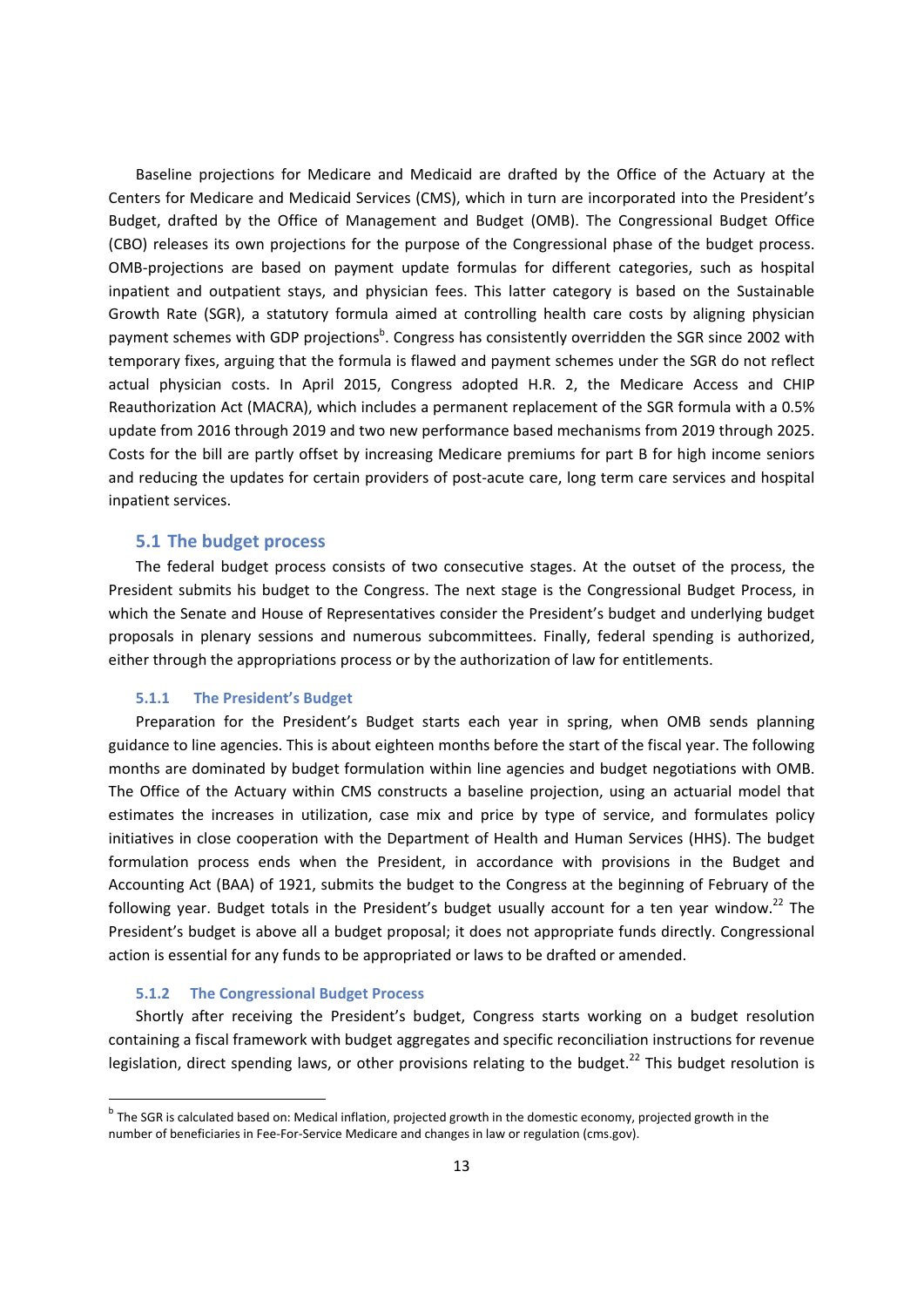drafted in the House and Senate Budget Committees and is considered a concurrent resolution, meaning that it is not law and that there is only a majority vote in Congress required. In recent years it is has repeatedly occurred that a budget resolution did not pass Congress, due to disagreement on its content.

To facilitate the Congressional budget process, the Congressional Budget Office (CBO) sends an analysis of the President's budget to Congress. In this report, CBO provides its own baseline projection of projected federal outlays and revenues, under current law. Every January, CBO releases its *Budget and Economic Outlook*, containing an economic forecast and projections of outlays and revenues under current law for the next ten years. The Outlook is updated in August. In addition, CBO annually prepares a *Long‐Term Budget Analysis*, containing a forecast for the next 25 years.



#### **Figure 1 – Legal framework for the federal budget process**

Congress funds federal agencies and programs in two distinct ways; one leads to authorizing legislation, which establishes a legal basis for an agency or program, the other leads to the appropriation of funds, which enables agencies to incur obligations and expenditures<sup>22</sup>. This distinction is relevant because depending on the type of legislative action, distinct Congressional committees have the lead role in drawing up the legislation. Appropriations committees are in charge when it comes to discretionary spending, authorizing committees in the case of direct spending. In practice this can lead to remarkable budget practices, for example with the implementation of the ACA which affected both mandatory and discretionary spending. It affected mandatory spending because eligibility criteria for Medicare and Medicaid were changed, and health exchanges were created. It affected discretionary spending, because the government agencies most affected by the new law, CMS and the Internal Revenue Services (IRS) requested additional funds to be able to implement the new law. Congress however did not appropriate these funds, thus CMS had to utilize funding from other discretionary accounts, as well as funding from two mandatory accounts, which provided special trust fund dollars for initial implementation of the ACA to federal agencies. $35$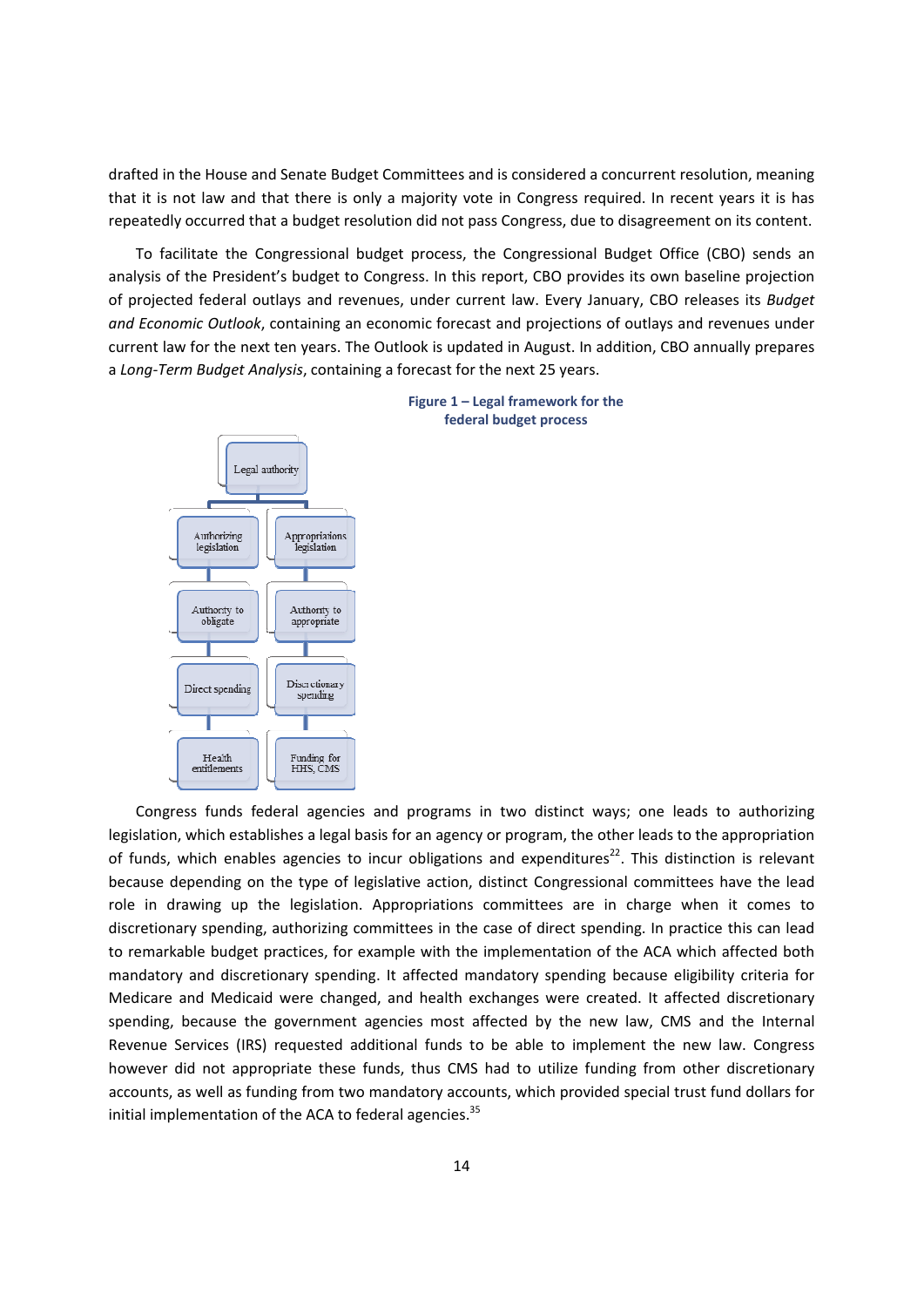#### **5.2 Budget rules**

There are a large number of Congressional Acts that have governed the US federal budgeting process in recent decades. Some of them were more successful than others in addressing fiscal discipline.

The literature on federal budgeting considers the Balanced Budget and Emergency Deficit Control Act (BBEDCA; 1985), commonly referred to as the Gramm‐Rudman‐Hollings Act (named after their Congressional sponsors) as the first notable attempt to balance the budget, against the background of rising federal debt. It established fixed deficit targets for the federal budget and instituted a process of automatic spending cuts (sequestration). However, taking into account the development of the budget deficit in those years, the GRH‐Act was not very effective, which some argue is attributable to its flawed design: it relied on projected deficits rather than actual deficits, which led 'to manipulation of budget estimates and bookkeeping tricks'.<sup>22(p22)</sup> The need for fiscal rules and fiscal discipline was however established, and the GRH‐Act was soon to be superseded by the Budget Enforcement Act (BEA; 1990). The BEA made a distinction between discretionary spending, placing budgetary caps on the annual appropriations process, and introduced 'PAYGO-rules' (Pay-as-you-go) for revenues and direct mandatory spending. The latter encompassed the rule that all revenue and mandatory spending legislation must be either budget neutral or offset by appropriate budgetary measures. The BEA and statutory PAYGO-rules expired in 2002, although Congress applied its principles on an ad hoc basis between 2002 and 2010 (rule‐based PAYGO).

Two dominant budget rules currently apply in the US context. The first one is a procedural rule, the second one is a fiscal rule. In 2010, the Obama-administration reenacted the statutory Pay-As-You-Go-Act. At the end of each Congressional session, the Office of Management and Budget (OMB) calculates the net costs on a five‐ and ten‐year PAYGO scorecard. If either scorecard shows net costs in the budget year column, the President is required to issue a sequestration order, targeted at a select group of mandatory programs in an amount sufficient to offset the net costs on the PAYGO scorecard. This means that there is an imperative not to overspend in areas of the federal budget where the PAYGO rules apply, and to balance costs and savings close to the budget year. The PAYGO rules additionally state that Congress cannot use time shifts to avoid PAYGO.<sup>36</sup>

In an effort to strengthen overall fiscal policy, the Budget Control Act (BCA) was introduced in 2011. The Act placed a cap on discretionary spending and enforced an automatic spending reduction process (sequester) of \$1.2 trillion, unless new legislation was adopted to prevent it. Medicare was subjected to a one‐time 2% across the board budget cut, whereas Medicaid and a number of other federal programs were exempt from the sequester. A joint committee was created to put forward a bill that included the required spending cuts. The BCA stated that only a majority vote was needed to pass the joint committee bill. The committee however failed to come up with a bipartisan agreement on budget cuts, thus leaving the sequester in place.

#### **5.3 Budget forecasting and expenditure ceilings**

Both the Office of Management and Budget (OMB) and the Congressional Budget Office provide ten year expenditure and revenue projections. For its projections of health entitlement programs, OMB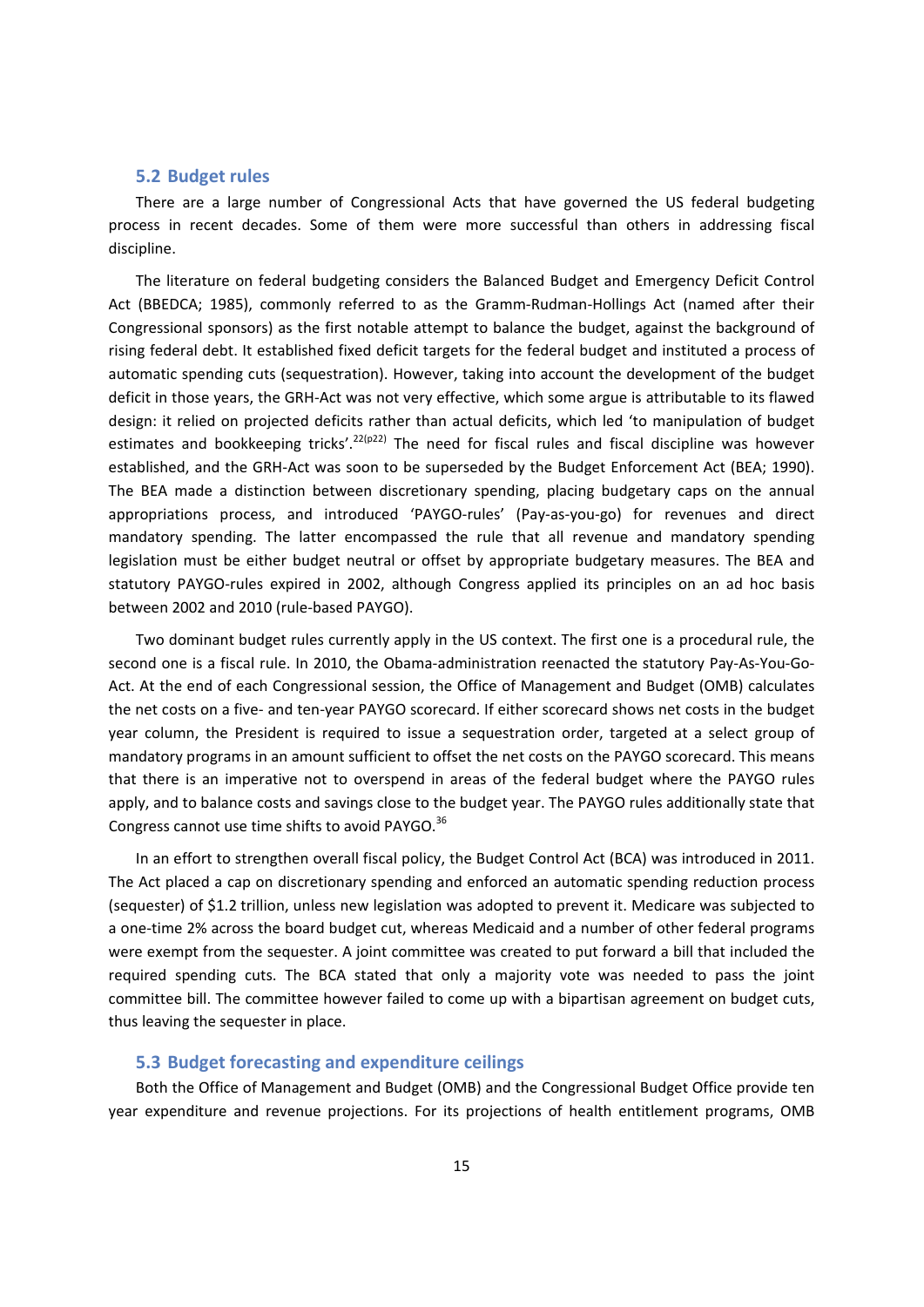turns to the Center for Medicare and Medicaid Services (CMS). The President's budget contains baseline projections for Medicare and Medicaid and the budgetary implications associated with proposed policy changes of those programs. CBO constructs its own baseline projections and assesses the budget proposals in the President's budget. CBO was created in 1975 as a non‐partisan Congressional advisory body outside the executive branch, to counterbalance the hegemony of OMB in providing budgetary assumptions and to challenge their overall policy analysis. Although there is general consensus that the creation of CBO has enhanced the quality of fiscal policy in the US, there is in fact little evidence that supports this view. Some point to the fact that having two distinct scoring agencies in place contributes to scoring rivalry and divergent fiscal projections in order to support the policy position of their political principal.<sup>22</sup> Evidence from others suggests that the quality of OMB's fiscal projections has deteriorated since the creation of CBO.<sup>37</sup>

The applied methodology by CBO and CMS for the ten-year budgeting window for health entitlements is largely similar. There are however small differences. First, they use different economic assumptions. CBO can for instance apply more moderate assumptions with regards to the rate of inflation or unemployment. In part this has to do with timing; the President's budget is sent to Congress in February, whereas CBO publishes an analysis of the President's budget in March, drawing on revised baseline projections that were constructed in January. Second, there are technical differences which are not attributable to different economic projections. The Administration has, for example projected a more rapid growth in Medicare spending per beneficiary in its FY 2014 budget than CBO.<sup>38(p15)</sup>

Finally, OMB and CBO baseline projections can differ because they apply different assumptions to baseline projections. For example, in past President's budgets it was assumed that the SGR‐problem in Medicare would be effectively addressed by Congress. OMB's baseline projection would therefore include a 'fix' to this problem, without appropriating the necessary funds. CBO on the other hand would argue that the baseline projection should include the revised payment rate for physicians. As the President's budget did not free‐up the necessary funds for this policy proposal, CBO would add the additional funds necessary to effectively fix the SGR to the baseline.

In addition to different baseline projections, there can also be disagreement on projected savings within the President's budget; in CBO's analysis of the budget, CBO often has a distinct appreciation of policy changes which leads to different (often lower) projected savings (table 2).

| <b>Type</b>                       | <b>Description</b>                                                           |
|-----------------------------------|------------------------------------------------------------------------------|
| <b>Macro-economic assumptions</b> | Different projection of macro-economic variables such as the employment rate |
|                                   | or overall growth of the economy.                                            |
| <b>Technical assumptions</b>      | Different non-economic assumptions, such as growth rate of Medicare spending |
|                                   | per beneficiary.                                                             |
| Timing of the forecast            | There is a time lag of several months between President's budget and CBO's   |
|                                   | assessment.                                                                  |
| <b>Baseline</b>                   | OMB includes different items in the baseline projection than OMB/CMS.        |
| <b>Savings options</b>            | Different assessment of the budgetary effects of savings options.            |

| Table 2 - Differences in forecasting methodology and baseline construction CBO and OMB/CMS |  |  |
|--------------------------------------------------------------------------------------------|--|--|
|--------------------------------------------------------------------------------------------|--|--|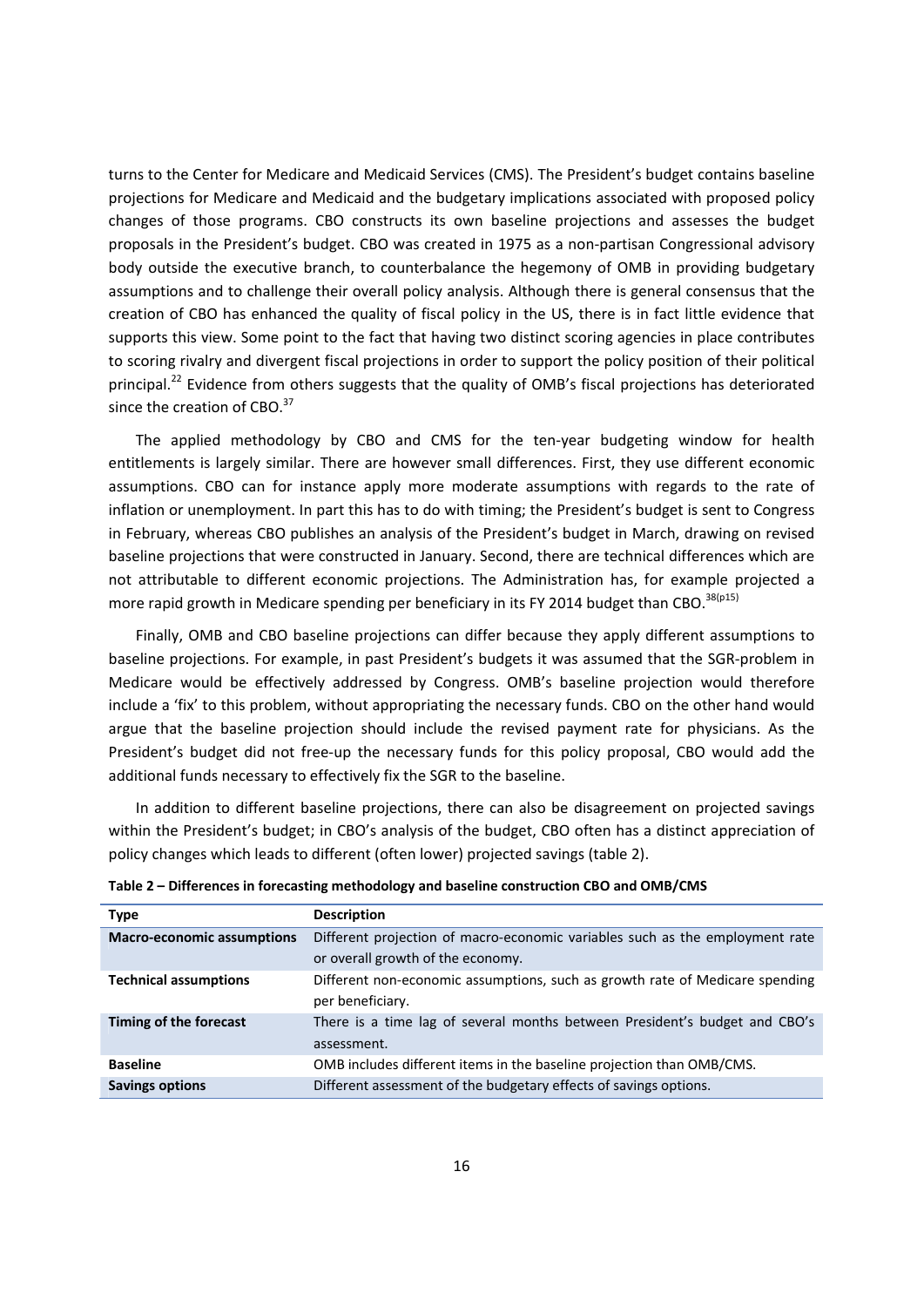Although political opportunism is lurking in projecting future outlays that are inherently uncertain, both institutions have a reputation to uphold. OMB has to uphold the integrity of the budget process, while at the same time serving the interest of the President's agenda. CBO on the other hand, should warrant its independence by serving both Democrats and Republicans in Congress, while at the same time providing clarifying analyses of the assumptions in the President's budget. Since its creation 40 years ago, CBO has gained a lot of authority and is nowadays viewed as the 'authoritative source of information on the economy and the budget in the eyes of Congress, the press and the public'.<sup>39</sup>

There are no expenditure ceilings for health entitlement programs in the US, as prevailing budget rules do not contain or enforce any. One argument is that the use of strict ceilings for health entitlements works best in the context of a single payer and universal coverage.<sup>40</sup> Since public health programs in the US only make up 38% of total health expenditure, there is a clear risk of health care providers opting out of a public program when budgetary caps enforce a lower reimbursement rate for services than private insurers. Some, however, would like to enact explicit long-term budgets for Medicare and to reestablish and simplify the PAYGO-rules for mandatory spending programs, as PAYGO-rules are often overridden with respect to these programs.<sup>41</sup>

#### **5.4 Spending review mechanisms**

The US has a limited tradition with regards to spending reviews. The CBO does periodically release a comprehensive report that describes an array of policy options, including for Medicare. These reports are however not focused on health exclusively and do not include clear savings targets.

One recent attempt to develop savings measures by means of a comprehensive assessment of baseline expenditure, was the 2010 National Commission on Fiscal Responsibility and Reform. Although their final report lacked the supermajority required to force a vote in Congress, some elements were adopted in subsequent legislation, such as the discretionary spending caps in the BCA of 2011.

We want to mention two entities here that either have influenced the decision making process on Medicare expenditure through the scrutiny of its baseline, or potentially will in the future. The Medicare Payment Advisory Commission (MedPAC) is a Congressional advisory board consisting of seventeen members, established by the Balanced Budget Act (BBA) of 1997. It advises Congress on Medicare payment policies and access to and quality of care, by releasing two reports annually and participating in Congressional hearings. MedPAC not only reports on issues concerning Medicare, but also reviews the effect of payment policies on the delivery of health care services outside Medicare, and is to '[…] assess the implications of changes in health care delivery in the US and in the general market for health care services on the Medicare program'.<sup>42</sup> The main focus of MedPAC's activities however is analyzing the Medicare payment system and proposing changes or updates.

MedPAC's influence on Medicare extends beyond the formal publication of reports and is both direct and indirect. First of all, MedPAC's recommendations on Medicare policy set the tone of the debate, both in the political arena as well as in the media. Their nonpartisan status gives them a high level of credibility on issues concerning Medicare and the US health system as a whole. Second, in addition to its primary outlets (the March and June reports) MedPAC exerts considerable influence through reports that are requested by Congress on specific topics. Third, there is a high level of behind‐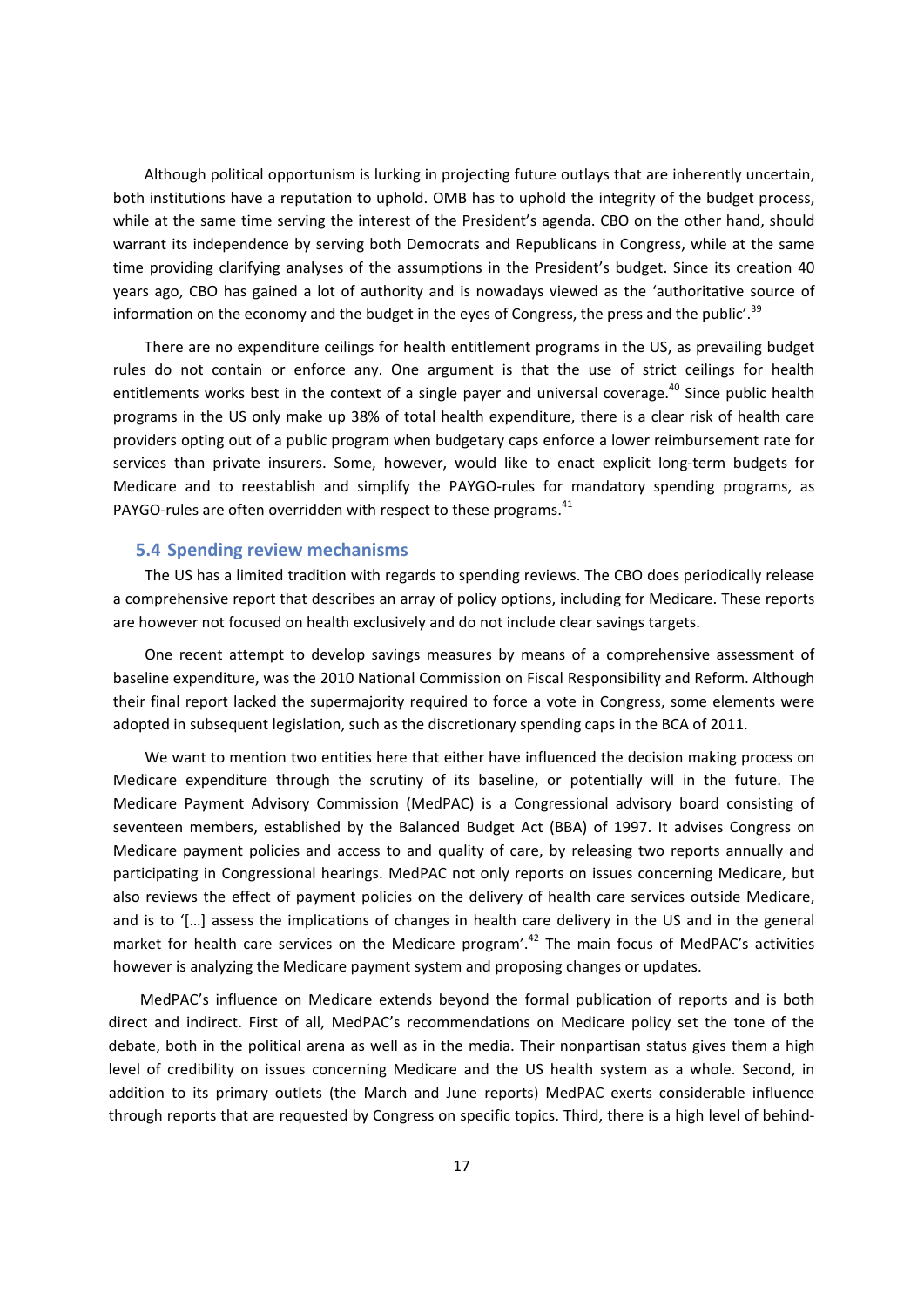the‐scenes interaction between MedPAC‐staff and politicians and Congressional staff. Often, MedPAC staff previously worked at CMS or on Capitol Hill. MedPAC has consistently advocated the repeal of the SGR, until its replacement in 2015.



**Figure 2 – IPAB determination under current law**

The Independent Payment Advisory Board (IPAB) was created as a part of the ACA in 2009. It is to be composed of fifteen independent health care experts, appointed by the President, who will make recommendations on health care savings in the event of projected Medicare expenditure exceeding a specific target (see figure 2). For the determination years 2013 through 2017, the target growth rate is the average of the growth of the Consumer Price Index (CPI) and the medical expenditure category of the CPI. For 2018 and later years, the target growth rate is set at the GDP per capita plus one percent.<sup>33</sup> As figure 2 highlights, the first year when the average growth of Medicare is forecasted to exceed the target is 2022.Their recommendations are binding, unless the Congress adopts legislation to change them. The constituting law (Social Security Act Sec. 1899A) specifically prescribes that 'the proposal shall not include any recommendation to ration health care, raise revenues or Medicare beneficiary premiums […], increase Medicare beneficiary cost sharing (including deductibles, coinsurance, and copayments), or otherwise restrict benefits or modify eligibility criteria.' The recommendations are rather aimed at 'improving the health care delivery system and health outcomes, including by promoting integrated care, care coordination, prevention and wellness, and quality and efficiency improvement'.

The IPAB was specifically designed as a backstop. Its members have not been appointed and it has not produced any recommendations as a result of the declining rate of the growth in health costs since the introduction of the ACA.

Both MedPAC and the IPAB address one part of the definition of a spending review, as both formulate savings measures, based on the systematic scrutiny of baseline expenditure. There is a distinction to be made here. MedPAC has a broad mandate and systematically advises Congress on payment policies and the access to and quality of care. It is however, for Congress to adopt the recommendations made by MedPAC. IPAB recommendations on the other hand, are binding. IPAB's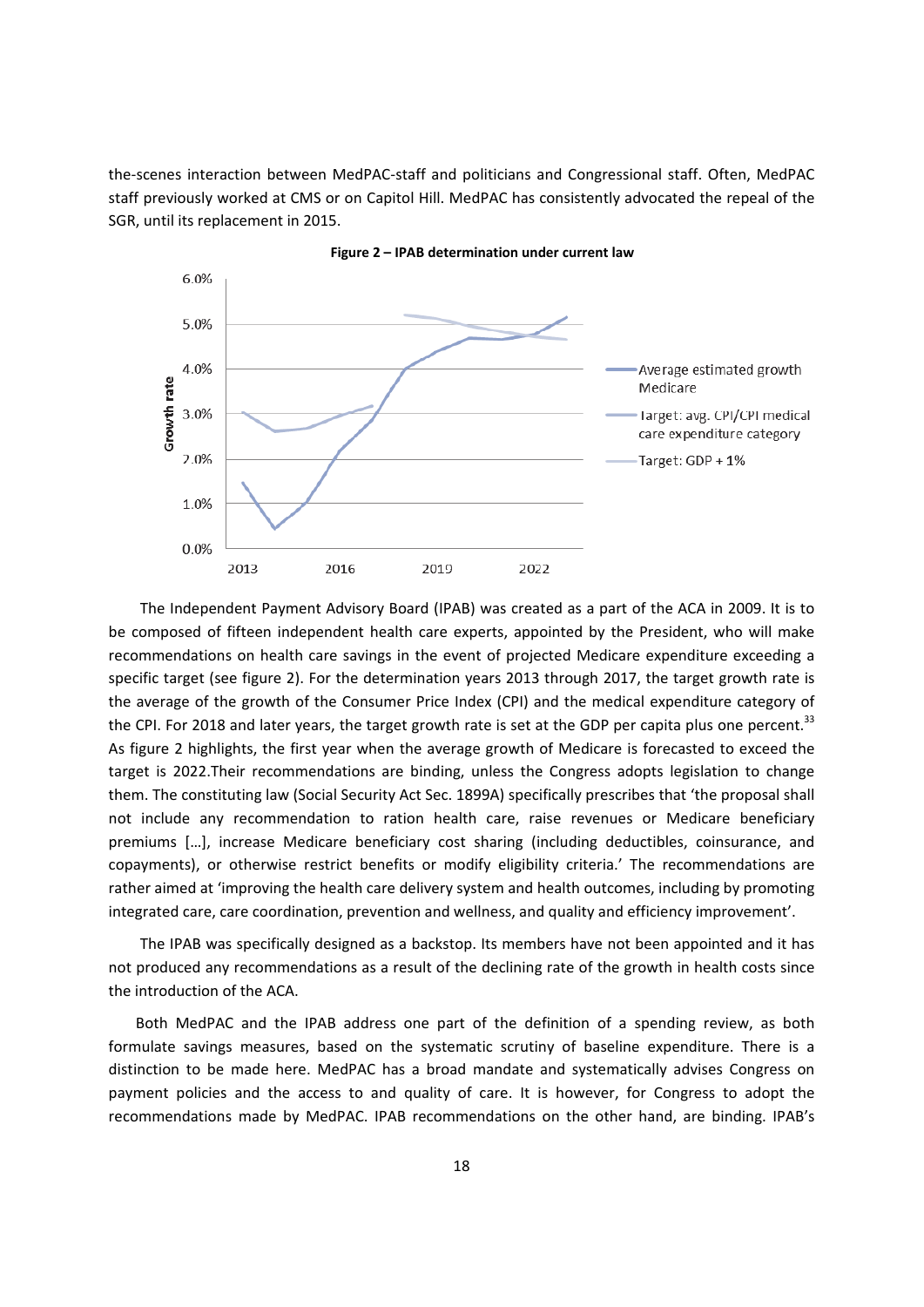assessment of Medicare does not take place systematically; it will only provide recommendations when Medicare spending exceeds projected outlays. In addition, the IPAB has a limited mandate; it cannot make recommendations that reduce Medicare's benefits or impose additional costs on its beneficiaries.

#### **5.5 The US institutional framework**

Based on the findings in this chapter, we expect the following:

- 1. *Procedural budget rules might not be upheld.* Considering that Congress has consistently overridden the SGR over the past years, we expect this will be the case for FY 2014 as well. The costs associated with a possible override are considerable, which raises the question if the PAYGO‐ rules will be upheld by Congress in this matter.
- 2. *The US budget process is myopic.* Since there are no (multi‐year) expenditure ceilings in place for health entitlements, the timing of possible budget cuts will likely be more towards the end of the ten‐year forecasting period.

#### **6. Health care budgeting in the Netherlands**

The Dutch curative health care system is as a system of regulated competition<sup>43-45</sup>. There are private health care insurers that are subject to strict regulations which include the obligation to accept everyone regardless of their health status or age group (open enrolment) and to provide them with a community rated (fixed) nominal premium. Insurers and providers compete in terms of volume and price of services and by doing so are incentivized to operate efficiently and contain health care costs. There is a risk‐adjustment mechanism in place that compensates for enrollees with high risks. The health care insurance package is legally defined and includes access to primary and secondary care as well as (partial) compensation for drugs and medical appliances. Basis for the curative care is the Health Insurance Act (HIA) of 2006.

Recent policy reforms include agreements with the association of hospitals, curative mental health organizations and general practitioners on a significant reduction of the nominal growth of expenditures. Signatories to these 'health agreements' committed to further efforts to lower curative health costs by reducing bureaucracy, fraud and overtreatment. Last resort of the agreement is a budgetary fine called the 'macro‐controlling instrument (MCI)'; if a budgetary overrun occurs, providers need to refund the percentage overrun of their own subsector, standardized by their own market share. $25$ 

Dutch health care expenditure is fully integrated into the budget of the central government. There are three relevant budget discipline sectors associated with the national budget, which include the State Budget (e.g. expenses for Education, Defense, civil servant salaries), the Budgetary Framework for Social Security and Labour Market (BFS) and the Budgetary Framework for Health Care (BFH). The budget of the Ministry of Health contains both discretionary and mandatory items. Mandatory expenditures are exclusively related to the BFH, whereas discretionary expenditures pertain to the State Budget. The category includes subsidies, expenses for sports policy and childcare.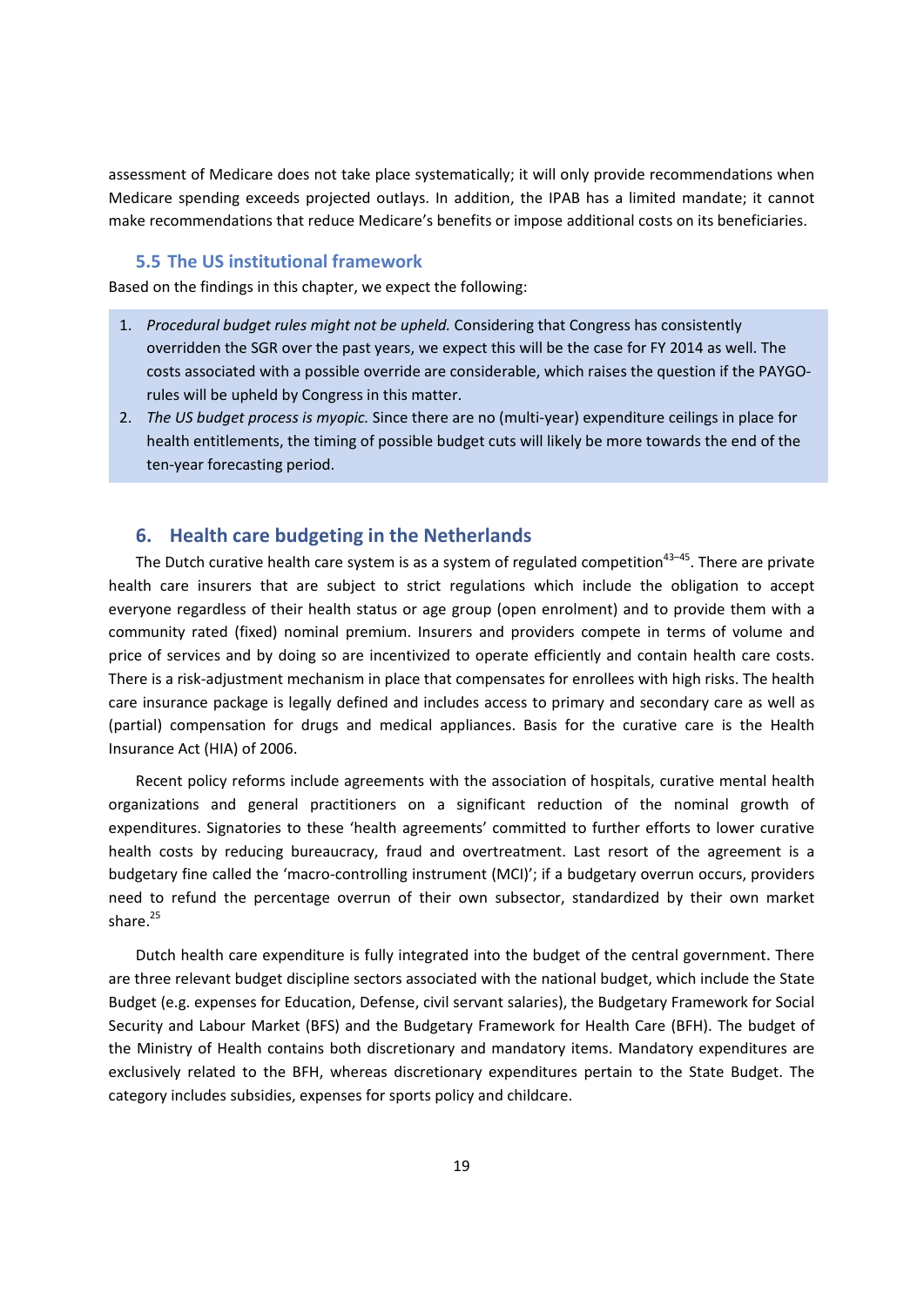At the outset of a new Cabinet period, a multi‐year expenditure ceiling is determined for each of the three budget discipline sectors. The Netherlands Bureau for Economic Policy Analysis (CPB) constructs a baseline projection for health care expenditure for five years, which the new Cabinet (generally) incorporates into the national budget. Annually, health care projections are updated and confronted with the baseline projection. Information on health care expenditure is indirectly obtained through insurance companies which results in a delay in performance data, although there have been recent efforts to limit this delay. The minister of Health must ensure that updated budget estimates align with the baseline projection. Since the largest part of Dutch health care expenditures are entitlement‐based, most budgetary measures cannot be enacted until the following year, which often leads to sudden shortages in the current year that cannot be recouped. Table 3 provides us with a breakdown of the development of the BFH since 2004. It shows recurring budgetary overruns from 2004 – 2012, except for 2007. In 2013 and 2014 realization of BFH‐expenditure was below the budget ceiling.

| Year | <b>Budget</b>            | <b>Realization</b> | Overrun (%) |
|------|--------------------------|--------------------|-------------|
| 2004 | €41.1                    | €42.6              | 4%          |
| 2005 | €41.7                    | €42.3              | 2%          |
| 2006 | €43.5                    | €44.3              | 2%          |
| 2007 | €47.9                    | €47.6              | $-1%$       |
| 2008 | €51.4                    | €51.8              | 1%          |
| 2009 | €54.7                    | €56.4              | 3%          |
| 2010 | €57.1                    | €58.7              | 3%          |
| 2011 | €59.7                    | €61.8              | 3%          |
| 2012 | €63.5                    | €64.0              | 1%          |
| 2013 | €65.8                    | €64.6              | $-2%$       |
| 2014 | €67.8                    | €65.1              | $-4%$       |
| Data | derived from annual<br>. | reports            | 2004-2014.  |

|  | Table 3 - Vertical development BFH-expenditure (in € billion) |  |
|--|---------------------------------------------------------------|--|
|  |                                                               |  |

**ministry of Health, Welfare and Sports**

#### **6.1 The budget process**

The annual budget process starts in December, thirteen months before Fiscal Year (FY), when agencies within the Ministry of Health formulate budget proposals with regards to the discretionary part of the budget. These proposals are assessed by the internal budget authority and agreed upon by the ministers and executive board of the Ministry of Health. In the beginning of March, new information on health care expenditure (the mandatory part of the budget) is received and analyzed, and compared with baseline projections. Around that time, the minister of Finance informs line agencies about the requirements of and the framework for budget proposals and the negotiation process. A 'policy letter' is formulated and sent to the minister of Finance, containing budget proposals with regards to the discretionary and mandatory part of the budget, including a four year outlook.

In the beginning of April there is a bilateral meeting between the minister of Finance and the minister of Health to reach an agreement on the budget proposals. After the bilateral meeting, adjustments to the budget are made and the minister of Finance prepares a 'decision-making memorandum' containing the result of all bilateral meetings with Cabinet members. Successively the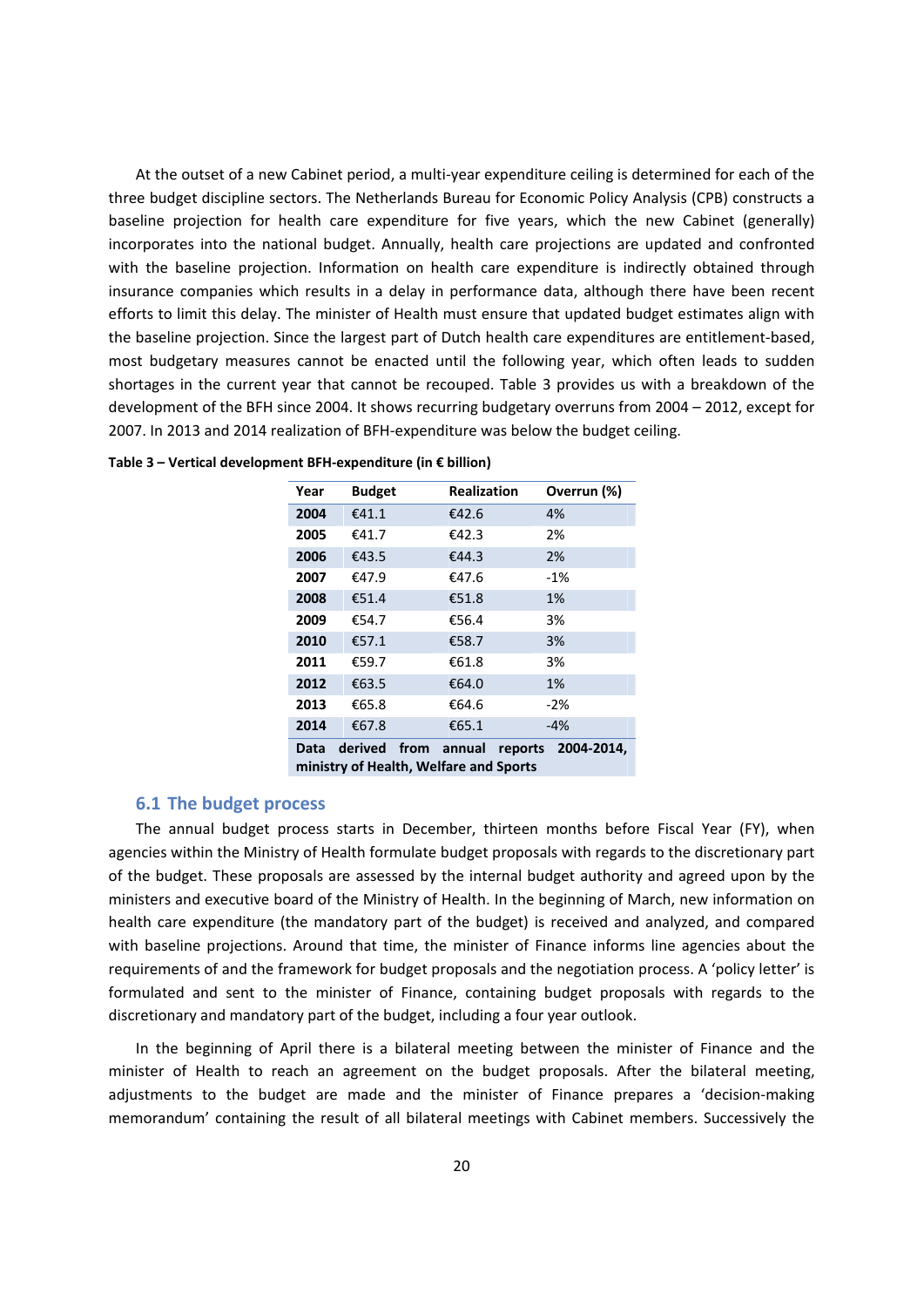Cabinet agrees on the memorandum and the lion's share of the budget for the Fiscal Year is agreed upon. Over the summer there are slight adjustments to the agreed budget; in July there are limited mutations to the expenditure side and in August, when new information on spending power is available, the revenue side of the budget is agreed upon. On set times throughout the year, the CPB prepares budget outlooks with new macroeconomic assumptions which are incorporated in the budget.

On 'Prinsjesdag', traditionally the third Tuesday in September, the Cabinet sends the budget proposal to the States‐General. Information on entitlements is included in the budget, but mainly for informational purposes. Formally, the House of Representatives cannot amend entitlements through the budget law, but only through the respective entitlement law itself. From that moment until the end of December budget deliberations take place between individual ministers and both Chambers. Formally, the House of Representatives has the right to amend respective budget laws, whereas the Senate can only accept or reject an entire law.

After the budget laws have passed both legislatures, FY formally starts on January  $1<sup>st</sup>$ . Over the last few years it has become common practice that the Senate adopts the budget in the first few weeks of January. The European semester, the budget cycle of the European Commission, requires Member States to provide information on the budget and reform programs already in the spring. In recent years this jeopardized the confidentiality of the budget, as information on the budget was already publicly available over the summer. This has led to a debate on the length of the deliberations in the States‐ General and the timing of 'Prinsjesdag'.

During any budget year, the government sends regular updates to the States‐General on the budget. In spring, an update on the Current Year (CY) is given. In May, the government gives account for the Prior Year (PY). In the fall a second update on the CY is given.

#### **6.2 Budget rules**

The most important budget rules in the Netherlands, are the so called 'disciplinary budget rules'. This is a comprehensive set of procedural and fiscal rules that was established prior to the start of the current Cabinet and is valid for the full government term. The basis of the rules lies in the coalition agreement; there is no statutory obligation to comply with them.

Since the beginning of the 1990s, the Dutch budget rules have in large part been based on the same principles. The outline of the budget is decided upon in the spring, so that all overruns, windfalls, policy initiatives and budget cuts can be jointly considered. There is a strict separation between revenues and expenditures in the budget. This is to prevent the possibility that shortfalls on the revenue side have direct repercussions on expenditures and vice versa. It is argued that this 'automatic stabilization' increases the stability of the government's budget and subsequent policies; there is no need for sudden austerity measures in a period of economic downturn. In respect to the health budget, recent literature shows however that there is a noteworthy interaction effect between health expenditure and revenue streams, as downward changes in tax revenue significantly determine health care spending changes, more than changes in the GDP or the political affiliation of the governing party.<sup>46</sup>

Each budget sector has a four‐year spending cap in real terms; ceilings are only annually adjusted for inflation, through the average price level development of private and public consumption and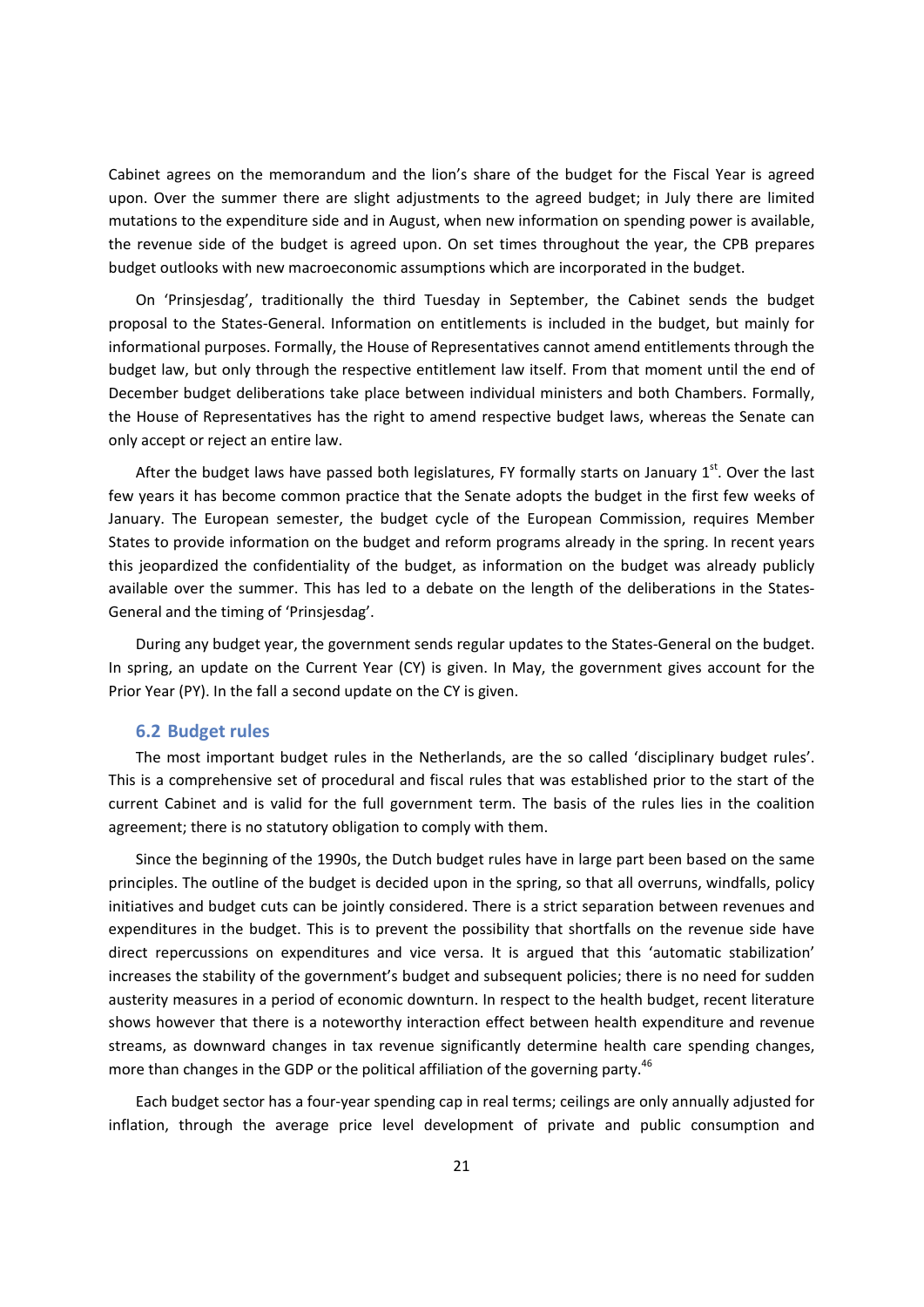investments. In this manner, annual budget negotiations are not influenced by price fluctuations.<sup>47</sup> The BFH is then annually adjusted for the difference between the general inflation and the actual price development of public expenditures under the BFH. This can result in either a technical overrun or shortfall that has to be compensated accordingly. The mechanism is supported by a covenant with employer organizations that places general wage development for the health care sector in line with the overall market. This feature is comparable to physician‐ or other updates in Medicare.

Budgetary shortfalls must be compensated within respective budget discipline sectors. In the past this rule has not been observed for health. Since the mid-nineties until very recently there were significant budgetary overruns in health that were compensated by windfalls within the social security framework (BFS) or just accepted as they were. As the overall growth of health care expenditure has slowed down during the past few years, for the first time there have been significant budgetary windfalls which have been used to compensate for other shortfalls or new policy initiatives.

There are no formal enforcement mechanisms in place to ensure compliance with budget rules set out in the coalition agreement. The Dutch Cabinet in tradition is built on consensus, headed by the prime minister who leads Cabinet meetings and is responsible for overall policy formulation but who is functionally a 'primus inter pares'. In practice, during budget negotiations, the minister of Finance and the prime minister are in close contact to ensure compliance with budget rules and the Cabinet's overall policy objectives. The EU Maastricht Treaty of 1993 sets limits to relative budget deficits and the national debt. The Treaty prescribes that the budget deficit can be no higher than 3% of the GDP of a Member State. The national debt can be no higher than 60% of the GDP. If budgetary projections exceed these targets, government reform and the implementation of austerity measures can be enforced by means of the Excessive Deficit Procedure (EDP). Following the recession of 2008, the Netherlands was subject to the EDP from 2009 until 2013. During this period, not only were there budgetary targets set to gradually lower the public deficit, the European Council also made country-specific recommendations for the Netherlands to reform the labor market, pension system and the long-term care (generally defined as care lasting more than one year). The latter included the recommendation in 2011 that the Netherlands should 'prepare a blueprint for reforming long-term care in view of an ageing population'.<sup>48</sup> This recommendation was fulfilled in the 2012 coalition agreement.

#### **6.3 Expenditure ceilings and forecasting**

As outlined in the previous paragraphs, four‐year expenditure ceilings are drafted by the Netherlands Bureau for Economic Policy Analysis (CPB) and normally adopted by the Cabinet at the outset of a government term. Although the CPB is technically part of the Ministry of Economic Affairs, it is functionally independent and conducts research 'on CPB's own initiative, or at the request of the government, parliament, individual members of parliament, national trade unions or employers federations'.<sup>49</sup>

The medium-term public health expenditure forecast of the current government is based on four determinants: demographic, epidemiologic and budgetary factors, and residual growth. There have been recent efforts to improve the methodology. One possible modification includes the use of 'income' as a determinant for health expenditure growth.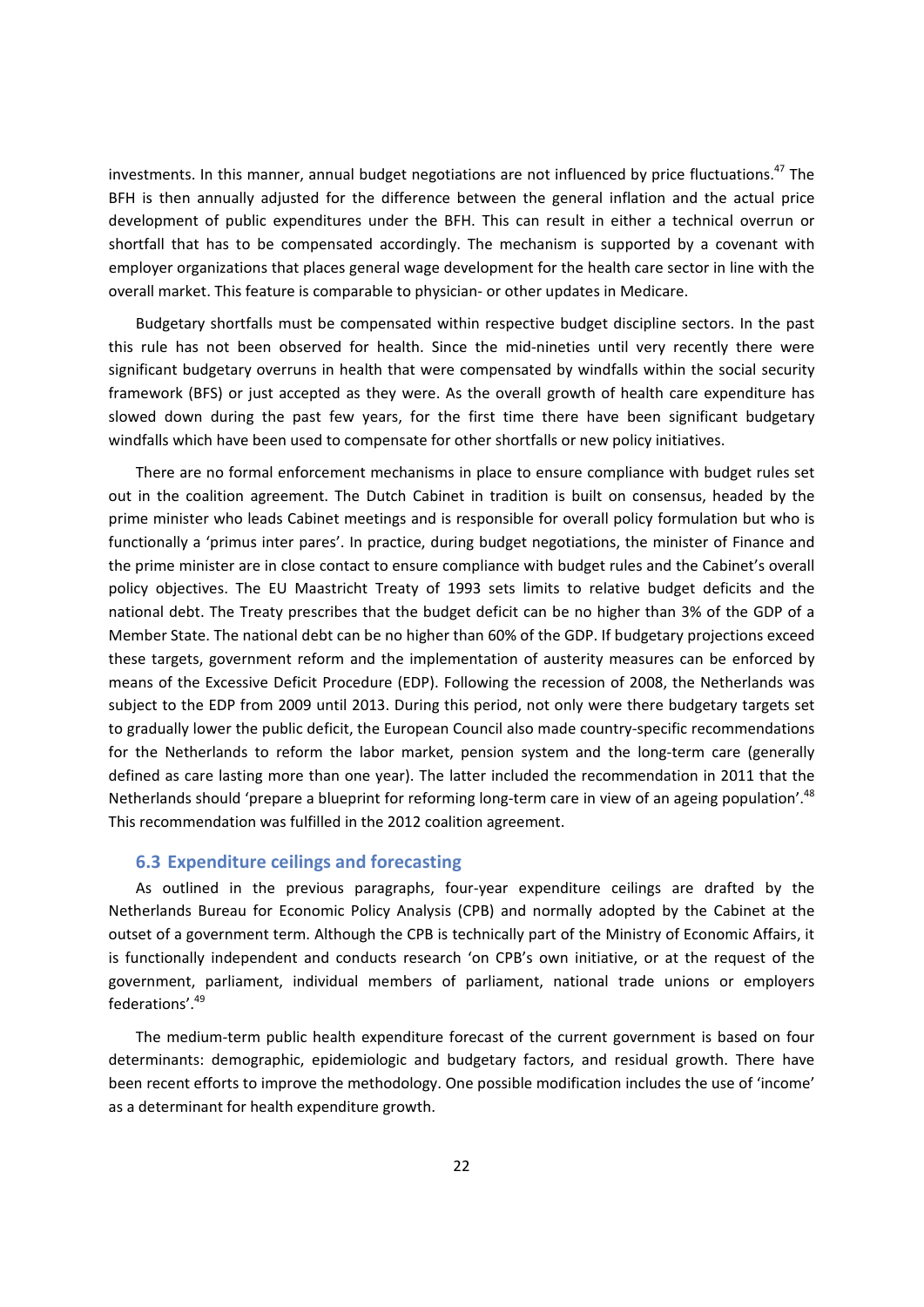**Figure 3 – Macro shortage in Netherlands health care projections**



The Ministry of Health constructs its own budgetary forecast, using a bottom-up approach, although this forecast is not published and not used to openly challenge the CPB‐forecast. In the past this has frequently resulted in higher forecasted expenditures. The discrepancy between the CPB‐forecast and that of the Ministry is called 'macro‐shortage' (see figure 3). As a result of this, underlying sectors within the health budget would receive *ex ante* budgetary cuts. In 2011, the Netherlands Court of Audit, an independent government body that scrutinizes the budget and reports on its findings to parliament, conducted an investigation on health expenditure in the Netherlands. It concluded that the translation of the macro‐shortage into sectoral health budgets is not transparent. It therefore recommended that both forecasting methods should become publicly available and provided to parliament.<sup>50</sup> The Cabinet reaction was that disclosing the translation of the gross budget into sectoral budgets can jeopardize budget negotiations with the representatives of the health subsectors.

A widely acknowledged challenge with concern to the Dutch health budget is the existing delay in reporting health expenditure to the Central Budget Authority (CBA). Of the participating countries in an OECD survey<sup>c</sup> on budgeting practices for health, the Netherlands together with Switzerland, was the only country that has delays in reporting up to 24 months.<sup>25</sup> An important reason for this is the fact that information on health spending in the Netherlands is staggered; data-collection and analysis takes place at various levels, before it is incorporated into the budget.

#### **6.4 Spending review mechanisms**

The systematic use of spending review in the Netherlands has been common practice for quite a number of years.<sup>29,51,52</sup> One example is the use of recurring reviews called Interdepartmental Policy Reviews (IPR). Review committees are membered by civil servants from the Ministry of Finance and the Prime Minister's Office as well as members from other departments. The committee tackles a specific policy field and formulates a number of reform options. The mandate typically prescribes that one policy option should include a 20% reduction in spending and/or tax expenditures. Depending on the budgetary size of the line agency, IPRs are being held once every year to once every few years for

  $\textdegree$  The US did not partake in the survey.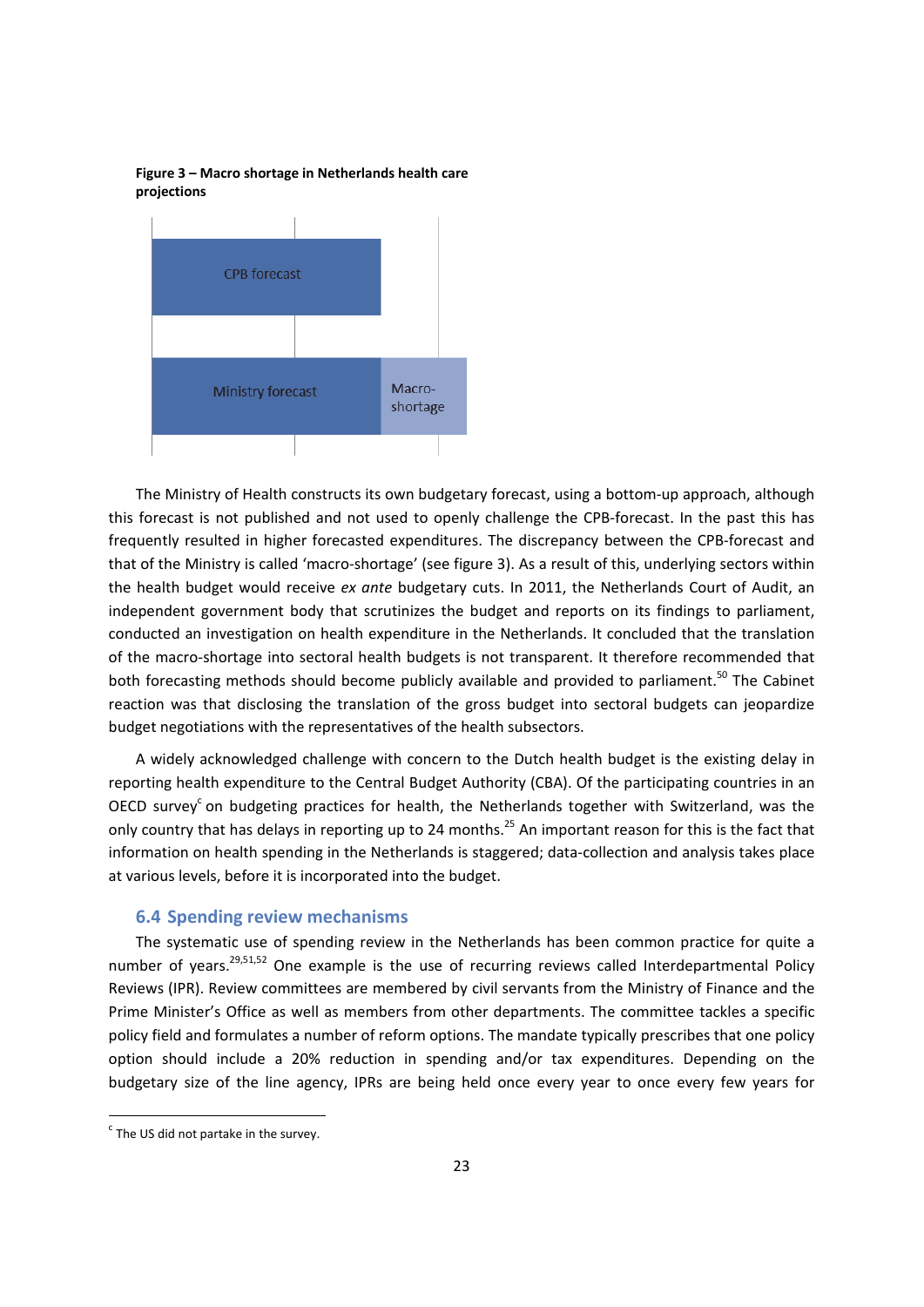smaller agencies. Most recent reports on health care policies were on Academic Research Hospitals (2012) and transboundary health care (2014). The IPRs are mostly efficiency reviews. This was not the case for the comprehensive spending review reports of 2009/2010; prompted by the economic decline, 20 reports were issued covering a broad range of policy areas, including curative and long term health care. In 2012 a taskforce published the report 'Towards better affordable health care', providing a range of reform options that seek to increase efficiency and engage the health care delivery system in this effort. $53$ 

The Netherlands Bureau for Economic Policy Analysis (CPB) traditionally analyzes election programs of political parties in the months preceding the elections. In the evaluation of its analysis after the 2012 election, the CPB concluded that assessing health reform options is a lengthy and laborious undertaking, and that evaluating these options separately would improve the analysis. It therefore joined hands in the beginning of 2014 with the Ministry of Finance and the Ministry of Health to form a technical working group 'Zorgkeuzes in Kaart' to analyze possible healthcare policy options for after 2017. Not only would this provide more time for the analysis, it would also allow for the input of external experts. More than 100 policy reform options were analyzed in the area of the curative and long term care, prevention, covered services and out-of-pocket payments. The report provides input for health paragraphs of future election programs and coalition agreement.

#### **6.5 The Netherlands institutional framework**

Based on the findings in this chapter, we expect the following:

- 1. *Procedural budget rules will prompt interaction* between health budget and other spending areas. In the disciplinary budget rules is confined that there is a single aggregate budget ceiling with three budget discipline sectors. We therefore expect tradeoffs between the health budget and other spending areas.
- 2. A budget ceiling alone is not sufficient to attain fiscal discipline in the medium to long-term. Although there is a strict budget ceiling for health expenditure in the Netherlands, previous budgetary rounds have shown that this ceiling was unsuccessful in limiting growth of the health budget to the prescribed ceiling. Additional measures, such as a macro-controlling instrument (MCI) were needed.
- 3. *Spending reviews can make a difference.* Although mostly prompted by a period of economic downturn, the recurring use of comprehensive spending reviews in the Netherlands has influenced health care policy significantly in the past. Budget proposals in the report of the Taskforce of 2012 were for a large part incorporated into the coalition agreement of that year.

#### **7. The budget process leading up to FY 2014**

We will first describe the regular budget process for the US and the Netherlands separately. Then we will jointly describe their impact of existing fiscal rules on the health care budget in both countries.

The President's budget proposal for FY 2014 contains health savings totaling \$400 billion between 2014 and 2023, most of which come from savings under Medicare 'that build on the ACA by eliminating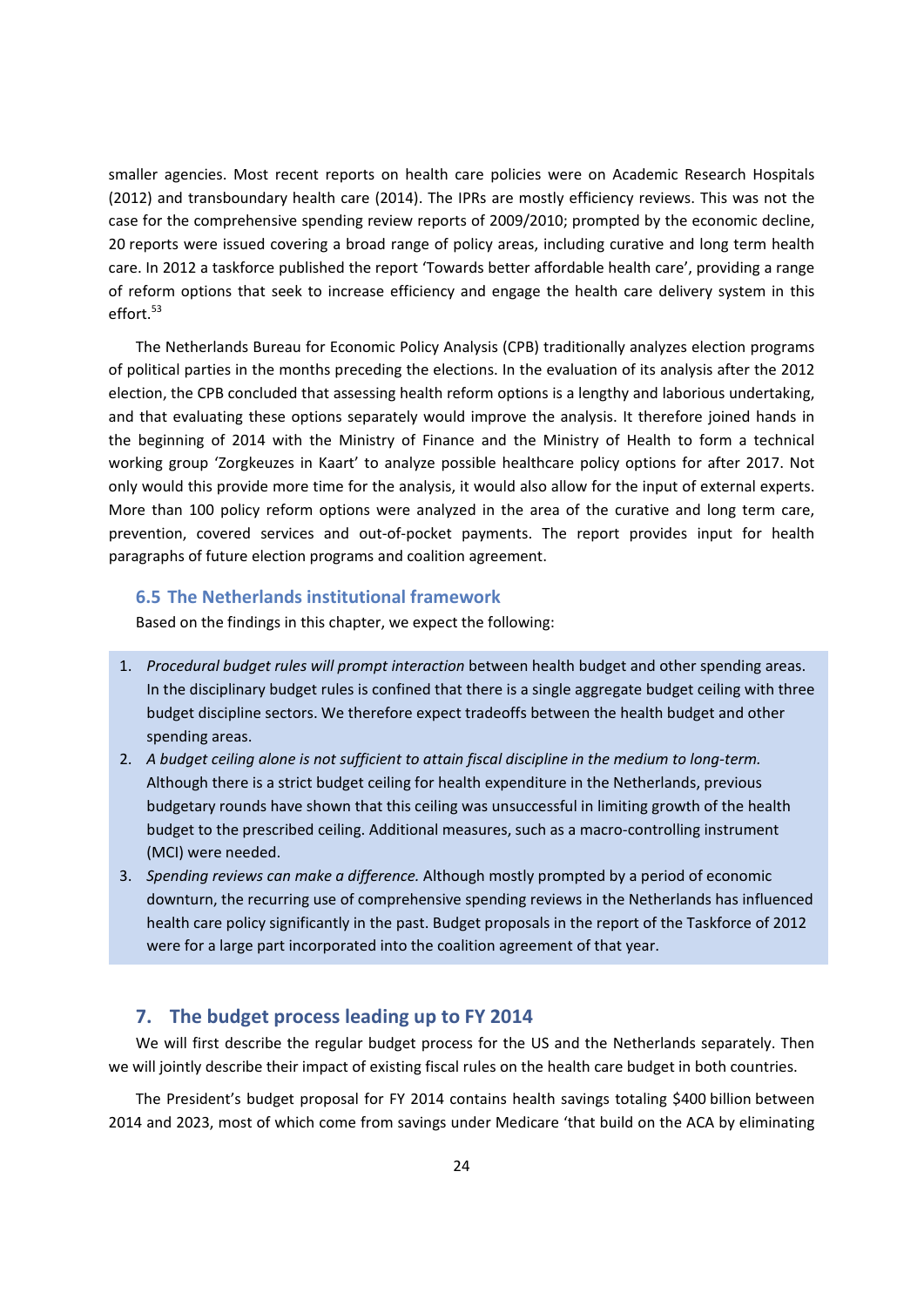excess payment and fraud and supporting reforms that boost the quality of care'.<sup>54</sup> These measures, together with savings in other mandatory and discretionary spending categories and a proposed tax reform, total nearly \$1.8 trillion in savings over a ten year period, which could potentially replace the budget cuts as a part of the sequester under the BCA of 2011.

On January  $1<sup>st</sup>$  2014 most provisions under the ACA phased in, the most prominent being the subsidized health plans that became available through state and federal market places. During the 113<sup>th</sup> US Congress, which took place from January  $3^{rd}$  2013 to January  $3^{rd}$  2015, there was broad conflict between Democrats and Republicans on the merits of the ACA and its budgetary ramifications. In the House Budget Committee, a concurrent resolution was put forward called 'the Path to Prosperity', which in essence repealed the ACA, and would replace it with a voucher system, or 'premium support program', that provided financial support for lower‐income beneficiaries. The resolution however did not get past the Senate. As a result of this conflict and the political deadlock, a limited number of legislative proposals on Medicare passed Congress. Congress did not adopt any of the proposals from the President's budget.

| #                     | <b>Description</b>                                                                    | 2014           | 2015 | 2016 | 2017   | 2018   | 2019   | 2014-<br>2019 | 2014-<br>2024 |
|-----------------------|---------------------------------------------------------------------------------------|----------------|------|------|--------|--------|--------|---------------|---------------|
| H.R.<br>4302          | Protecting Access to Medicare Act of<br>2014                                          | 6.1            | 8.3  | 2.7  | 0.3    | 0.1    | 0.1    | 17.7          | $-1.2$        |
| H.R.<br>4994          | Statutory Pay-As-You-Go Effects for<br>H.R. 4994, the IMPACT Act of 2014 <sup>b</sup> | 0.0            | 0.0  | 0.0  | 0.1    | 0.0    | 0.0    | 0.1           | 0.0           |
| H.J.<br><b>Res 59</b> | The Continuing Appropriations<br>Resolution; Pathway to SGR reform<br>2013            | $\overline{4}$ | 3.6  | 1.1  | $-0.2$ | $-0.3$ | $-0.3$ | 7.9           | $-0.3$        |
|                       | Total<br><b>TT</b>                                                                    | 10.1           | 11.9 | 3.8  | 0.2    | $-0.2$ | $-0.2$ | 25.7          | $-1.5$        |

**Table 4 – Adopted legislation on Medicare and subsequent changes to Medicare outlays 113th Congress (2013‐2015) in \$ billions, (+) outlays increase, (‐) outlays decrease<sup>a</sup>**

<sup>a</sup>Derived from CBO calculations<sup>55</sup>

<sup>b</sup>this includes the reduction of the Medicaid Disproportionate Share Hospitals (DSH)

Table 4 shows a cumulative overrun of the budget of almost \$26 billion between 2014‐2019, which will be fully offset in the years 2020-2024. This overrun is primarily caused by the override of the Sustainable Growth Rate (SGR) for three months (January  $1<sup>st</sup>$  – March 31<sup>st</sup> 2014; H.J. Res 59) and one year (April  $1<sup>st</sup>$  2014 – March 31<sup>st</sup> 2015; H.R. 4302). Most significant savings come from the realignment of the Medicare sequester for 2023 (H.J. Res 59) and 2024 (H.R. 4302). By shifting savings from the last six months of both fiscal years to the first six months, these savings are fully counted in the ten year budgeting window<sup>d</sup>. In reality no additional net savings will be realized; this is merely a technical reallocation.

<sup>&</sup>lt;sup>d</sup> For HR 4302 this means: It changes the timing of the Medicare sequester so that there will be a 4.0 percent sequester for the first six months and a 0.0 percent sequester for the second six months, instead of a 2.0 percent sequester for the full twelvemonth period. While the overall amount of the 2024 sequester remains basically unchanged, this provision allows more of the sequestered amounts to be counted as savings in the ten-year budget window used for scoring the fiscal effects of this Act (US House of Representatives; Summary of Health Provisions in the Protecting Access to Medicare Act of 2014).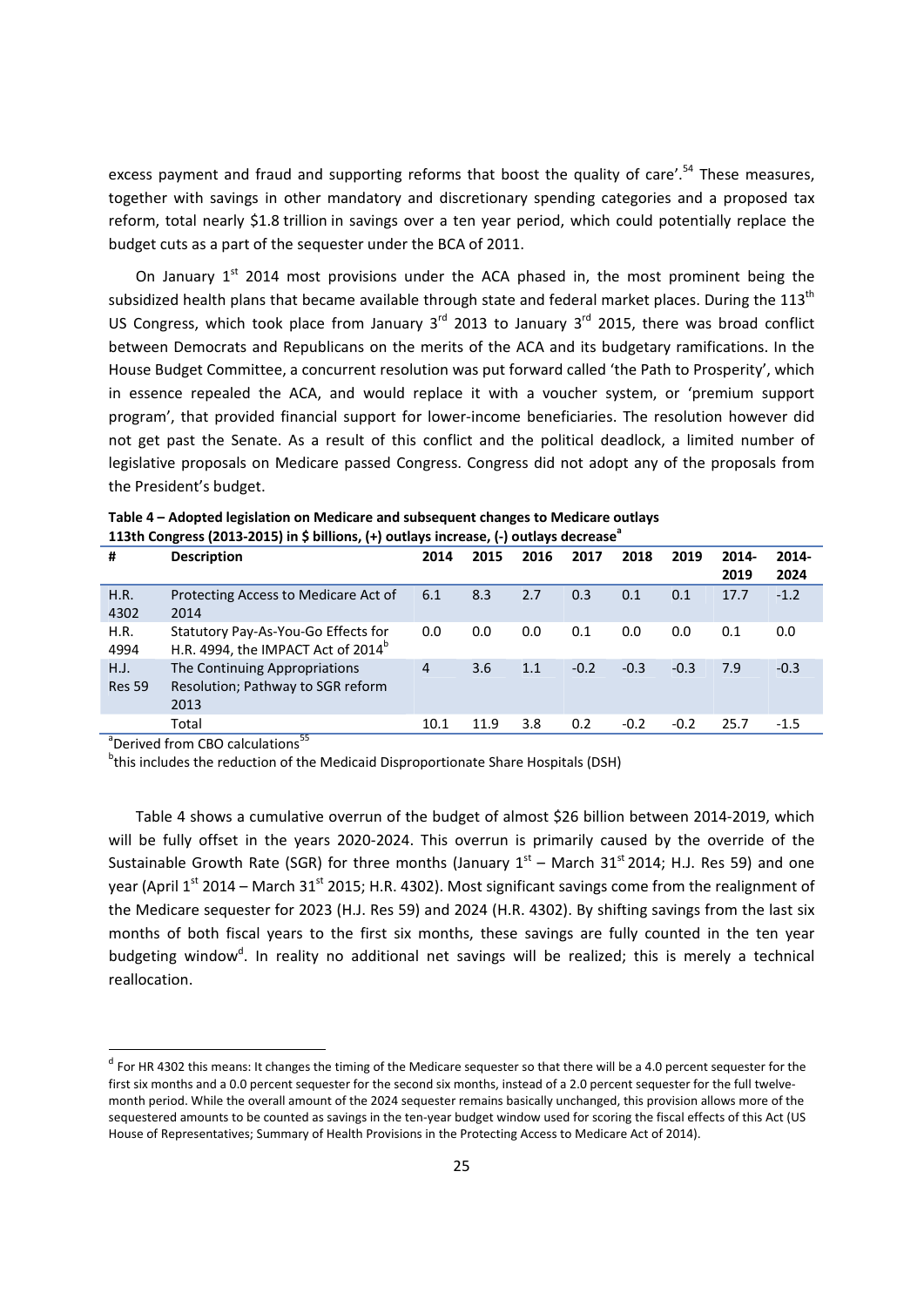

#### **Figure 4 – Distribution of outlays as a result of adopted legislation for Medicare 113th Congress**

If we take a closer look at the underlying line items in H.R. 4302 and H.J. Res 59, it shows that some 70% of the budgetary changes involve the reenactment of existing policies. Some of them date back to provisions in the ACA, while others date back to still older legislation. Figure 4 shows that the total costs of this reenactment of existing policies amount to \$16.4 billion between 2014 and 2024, which is offset by new policy measures. Over the course of the ten year period, cumulative net changes to the Medicare budget are balanced, but the weight of additional outlays in the first years is considerable. The PAYGO-rules prescribe that time shifts are not counted on the PAYGO scorecard, which would potentially leave out savings from the realignment of the Medicare sequester. Congress however included a provision in H.J. Res 59 and H.R. 4302 which excludes the budgetary effects of the legislation from the PAYGO scorecards. In other words, Congress, within this legislation, has deliberately suspended the procedural rule that enforces budget neutrality of all new legislation, in order to avoid the President to issue a sequestration order targeted at a select group of mandatory programs.

In the Netherlands, the budget process leading up to the FY 2014 budget was not a text‐book process either. One reason is that the incumbent government of Liberals (VVD) and Labour (PvdA) is a minority government in the sense that it has a majority in the House of Representatives, but lacks sufficient seats in the Senate. All legislation is drafted in the House of Representatives, but must also pass the Senate. Support for legislation from the governing parties alone is thus not sufficient to ensure adoption of the proposal. Where previous governments could fully rely on the budgetary principles and process guidelines as set forth in the disciplinary budget rules, the current administration must consult with minority parties on separate pieces of legislation and on the entire budget during the budget process. The negotiation process leading up to 'Prinsjesdag' normally takes place within Cabinet and behind closed doors, but was now part of the debate with political groups in the States‐General and the public debate at an early stage.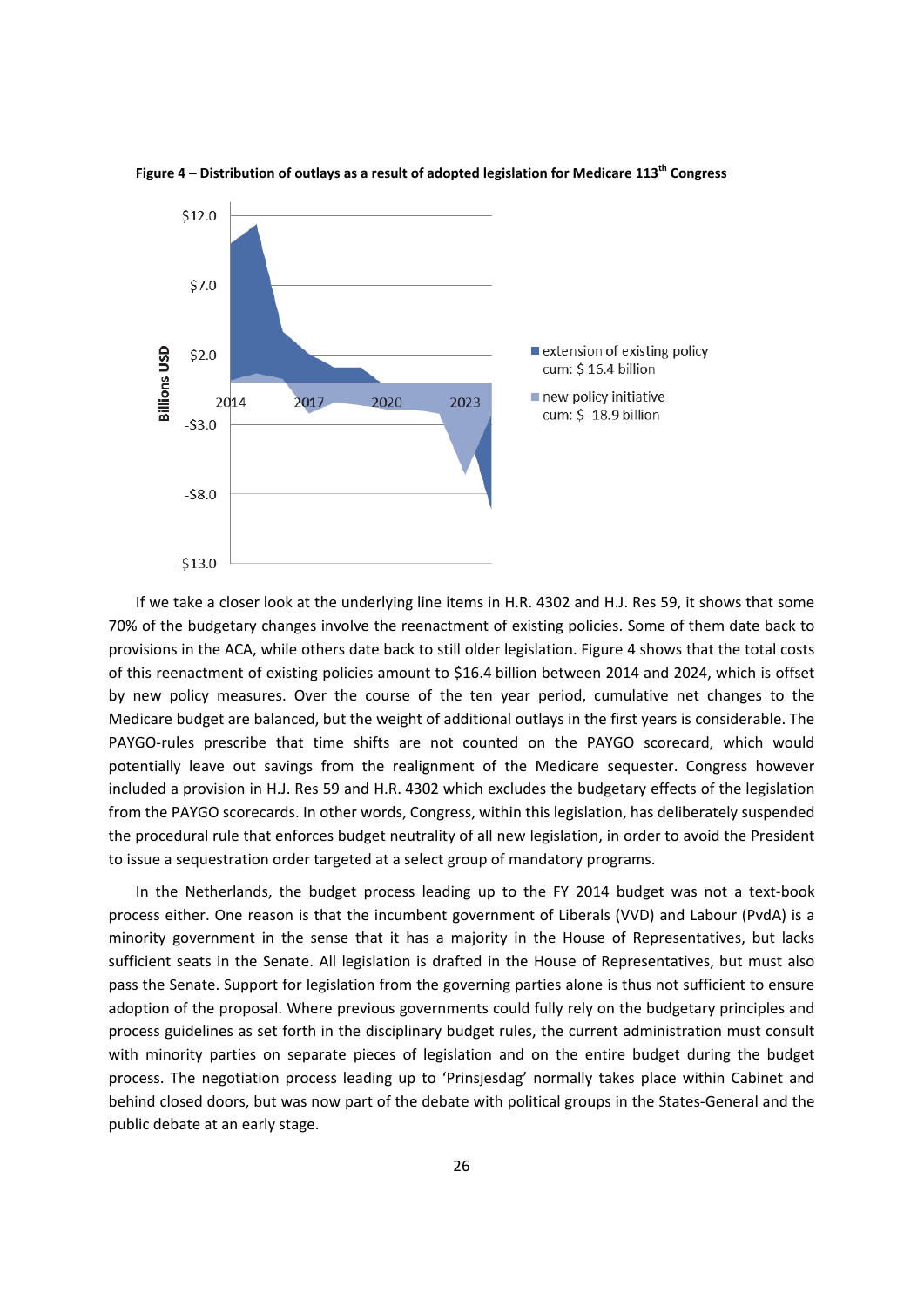A second reason is the development of the budget deficit as a result of the economic and financial crisis. Budget forecasts by the CPB in 2013 showed projected deficits larger than 3%, to as much as 3.9% in 2014<sup>27</sup>. In the spring of 2013, the Cabinet therefore agreed on a reduction package of €6 billion with members of the so called 'constructive opposition'. This opposition consisted of a number of smaller political groups that committed to the reduction package in return for a say in the specifics of the underlying austerity measures.

Where in normal years the presentation of the budget on 'Prinsjesdag' entails numerous new proposals, this year the budget was a mere reflection of the negotiation process that was concluded in the spring and was already public by then. Furthermore, in October 2013 the Cabinet and constructive opposition decided on the 'fall agreement', reallocating resources for education, defense and health care. This package was not prompted by the 3% threshold rule, but was rather aimed at continuing broadened support for legislative proposals of the Cabinet. A budget reallocation of this size at this point in the year is uncommon in the tradition of budgeting in the Netherlands.

Table 5 displays the reallocation of the health budget within the Budgetary Framework for Health, as prepared for the FY 2014 budget. It is based on the annual budget of the Finance ministry and has been slightly adjusted for presentation purposes. $^{27}$ 

| <b>Description</b>                                 | 2013   | 2014   | 2015   | 2016   | 2017   |
|----------------------------------------------------|--------|--------|--------|--------|--------|
| Baseline BFH start of Cabinet period               | 0.0    | 0.0    | 0.0    | 0.0    | 0.0    |
| <b>Macro mutations</b>                             | 0.1    | 0.1    | 0.4    | 0.3    | 0.3    |
| Health expenditure update (overrun long-term care) | 0.3    | 0.3    | 0.3    | 0.3    | 0.3    |
| Additional reduction package                       | $-0.6$ | $-1.1$ | $-0.4$ | $-0.7$ | $-0.9$ |
| Other                                              | $-0.1$ | $-0.4$ | $-0.5$ | $-0.6$ | $-0.6$ |
| Baseline readjustment                              | 0.0    | 1.0    | 0.2    | 0.6    | 0.8    |
| (+ = lowering expenditure baseline)                |        |        |        |        |        |
| Baseline BFH budget FY 2014                        | $-0.3$ | 0.0    | 0.0    | 0.0    | 0.0    |
| Fall agreement                                     | 0      | $-0.4$ | $-0.4$ | $-0.5$ | $-0.4$ |
| Final BFH budget FY 2014                           | $-0.3$ | $-0.4$ | $-0.4$ | $-0.5$ | $-0.4$ |

**Table 5 – Netherlands health expenditure reallocation FY 2014 in € billions, (+) outlays increase, (‐) outlays decrease**

The table shows that the Ministry of Health was able to compensate for its budgetary overruns and in addition contributed to the €6 billion additional reduction package. The BFH‐baseline was readjusted after this agreement. This was interpreted as a means through which the minister of Finance tightened the reins on an individual line‐minister, as baselines are normally fixed for the full government term. The total contribution from the health budget in FY 2014 to the overall national budget is €1.4 billion (the €1.0 billion baseline readjustment and the €0.4 billion from the fall agreement).

The Budget Control Act of 2011 contains fiscal rules which place caps on discretionary spending and set in motion a process of automated spending cuts, including a 2% across the board budget cut of Medicare. As the Joint Select Committee on Deficit Reduction did not reach an agreement on alternative measures replacing the sequester, payment reductions in Medicare were sustained. This led to mandatory reductions in the Medicare fee‐for‐service program, encompassing all individual services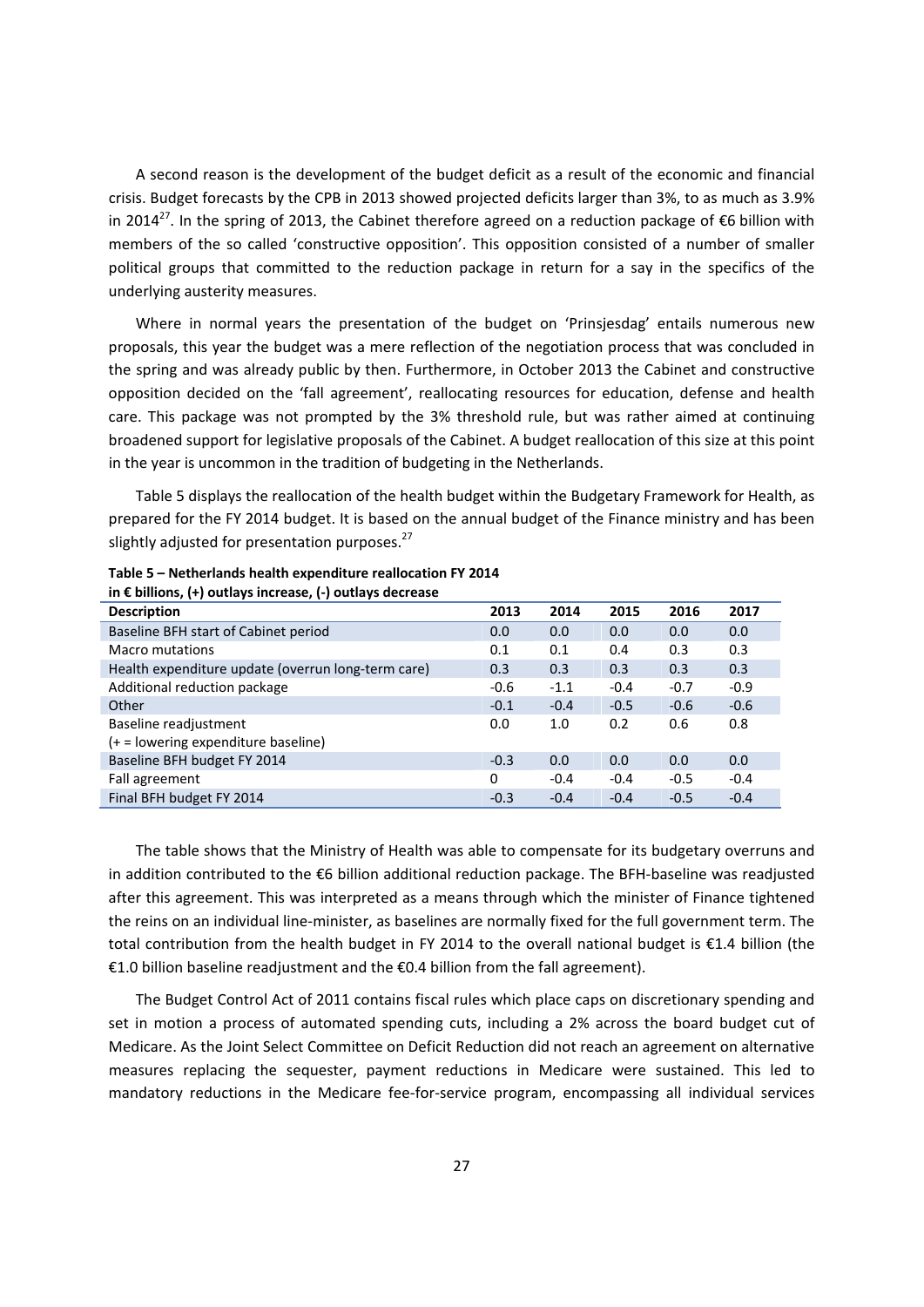covered under Medicare Part A and B, and monthly contractual payments to Medicare Advantage plans and Part D plans.

Table 6 shows the impact of the effective fiscal rules. It shows that, although the rules vary to a high degree in terms of legal basis, coverage and enforcement mechanism, the impact of both rules is largely similar. In both countries, the rules enforced a cut in mandatory health spending of around 20% relative to the overall budget cut. In both instances these budget cuts were (mostly) targeted at health care providers, and less towards beneficiaries. Although the BCA provides much more guidance in terms of the predetermined cuts to the health care budget, and to the specifics of the various budget cuts, the more general formulation of the Dutch rules has led to very similar policy outcomes.

| <b>Description</b>                                                                                                     | <b>United States</b>                                                                                              | <b>Netherlands</b>                                                                                                          |
|------------------------------------------------------------------------------------------------------------------------|-------------------------------------------------------------------------------------------------------------------|-----------------------------------------------------------------------------------------------------------------------------|
| <b>Fiscal rule</b>                                                                                                     | Budget Control Act (2011)                                                                                         | Disciplinary budget rules (2012),<br>which triggered the 'additional<br>reduction package'                                  |
| Overall goal                                                                                                           | Lower federal deficit by imposing:<br>- Discretionary budget caps<br>- Automatic budget sequestration             | Comply w/ 3% deficit threshold<br><b>European Commission</b>                                                                |
| Imposed reduction in health<br>spending                                                                                | 2% mandatory payment reductions<br>in Medicare                                                                    | Not pre-specified                                                                                                           |
| <b>Cutback in public health</b><br>budget:<br>- absolute amount/per capita<br>- relative to total deficit<br>reduction | - \$11 billion / \$212 per beneficiary<br>(2014)<br>-20,3% of the non-defense function<br>reduction <sup>56</sup> | - $\epsilon$ 1.2 billion <sup>a</sup> / $\epsilon$ 70 per capita (2017)<br>- 20,9% of total deficit reduction <sup>27</sup> |
| Target                                                                                                                 | Health care providers (100%)                                                                                      | Health care providers (87%)<br>Beneficiaries (13%)                                                                          |

**Table 6 – Impact of effective fiscal rules FY 2014**

<sup>a</sup>Note that this amount is higher than the amount mentioned in table 5 (€0.9 billion). The reason for this is that one line‐item (reduction of the health premium compensation for low‐income families) technically is part of the revenue side of the budget.

#### **8. Spending review mechanisms**

We have defined spending review as the process of developing and adopting savings measures, based on the systematic scrutiny of baseline expenditure. We have seen that both countries use a different approach to spending reviews and position them differently. In the US, the process is channeled either through recommendations of a high level advisory body (MedPAC), or as a direct mandate and a measure of last resort (IPAB), both situated outside the federal government. In the Netherlands, spending reviews are recurring, scrutinizing a specific budget sector under the baseline (the IPRs), or ad‐hoc with a clear reduction objective, often motivated by sudden deficits. Reviews in the Netherlands are situated inside government.

The best recent example of MedPAC's influence has been the repeal of the SGR. For over more than ten years, MedPAC has put the issue of repealing the physician update schemes based on the SGR on the agenda in Washington DC. In its March 2013 report it dedicated an appendix of its report to 'moving forward from the Sustainable Growth Rate',<sup>57</sup> suggesting a movement towards a system that incorporates value based mechanisms rather than a volume‐control formula. With the enactment of the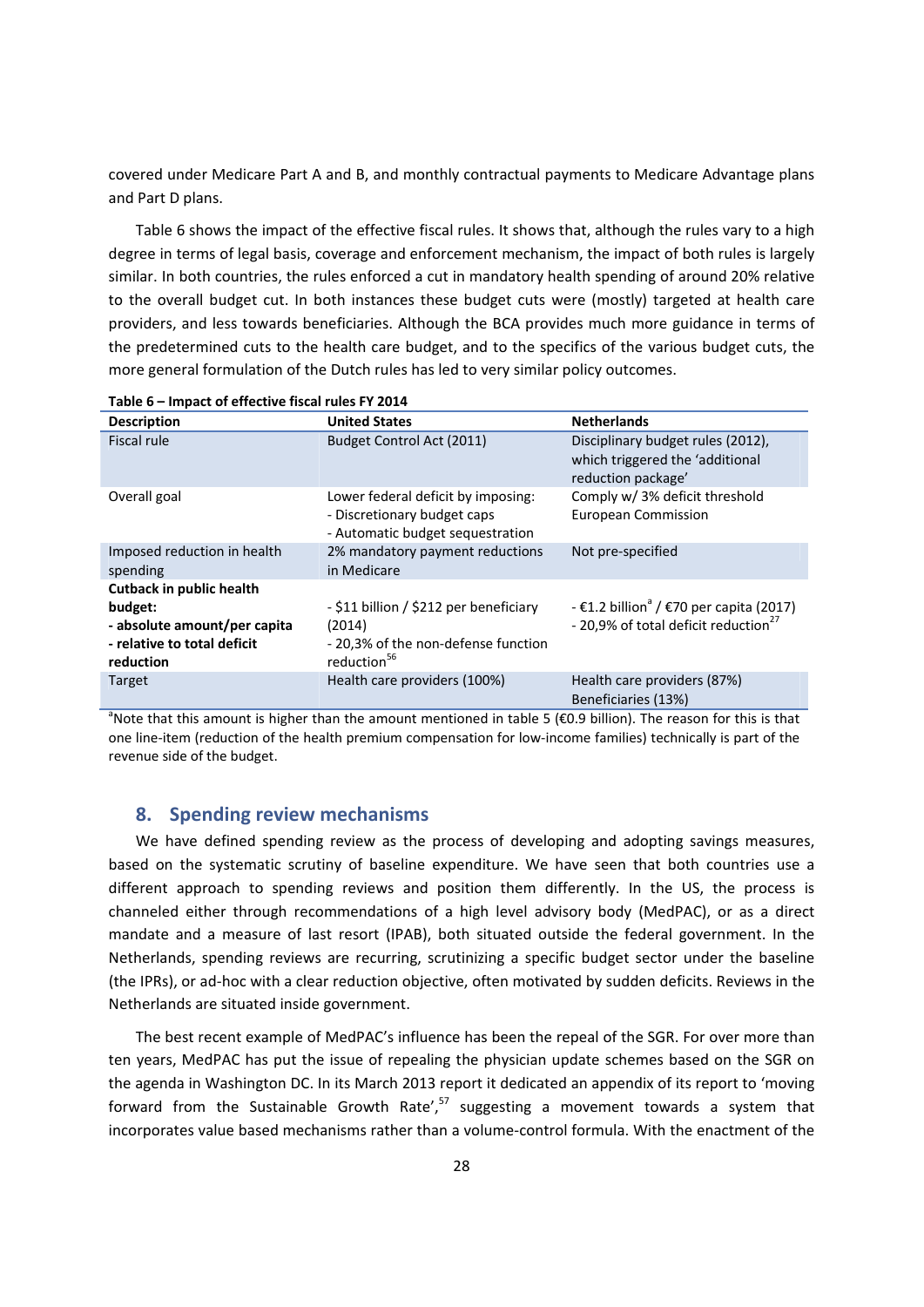Medicare and CHIP Reauthorization Act (MACRA) of April 2015, the SGR was replaced by another update formula, which incorporates value based mechanisms from 2019 onwards. As discusses, the IPAB has not yet convened, nor produced any recommendations.

In the Netherlands, spending review has been an effective tool to support the political decision making process in the past; much of the proposed policy measures and legislation has emanated from one of the spending review reports. It must be noted that the biggest impact of spending reviews come from strategic reviews, that have been invoked as a result of a period of economic downturn and the need for austerity measures in the medium to long term. Part of the deficit reduction package of 2013 was the so called 'health agreement', an agreement with health care providers and insurers to limit curative care spending to a certain threshold. It contains measures such as counteracting the inappropriate use of care, limiting variation in health care practice, substitution of health care provisions and role redefinition of health care professionals.<sup>58</sup> This agreement built on previous, similar agreements that derived from the 2012 spending review 'Towards better affordable health care'.

#### **9. Do budget rules matter in the context of health care policy?**

Budget rules aim to shape the decision making process and enforce the acceptance of politically fraught cutbacks when needed, with the goal of creating a transparent process and furthering fiscal discipline. We have distinguished two types of budget rules; procedural rules, which establish procedures for the budget process, and fiscal rules, which impose a (long‐lasting) constraint on fiscal policy through numerical limits. In our analysis of the budget processes leading up to FY 2014, we see that both types of rules were present.

The most important procedural rules in the US were the PAYGO-rules, which enforce the budget neutrality of adopted legislation for mandatory programs. We have seen that Congress sidelined the PAYGO rules in the provisions of the adopted Medicare legislation, as the rules do not permit timeshifts. The Netherlands 'disciplinary budget rules' contain a number of procedural rules, most important being the use of a medium-term expenditure framework with annual budgetary caps and a central decision‐making moment in the spring. We have seen that these rules were not complied with. After the agreement on the additional reduction package, the Budgetary Framework for Health Care (BFH) was revised downwards in an attempt to further strengthen fiscal discipline. In addition, the decision‐making process was fragmented and not limited to the spring, due to various rounds of negotiations as a consequence of the incumbent government not having majority control of the Senate.

At the same time, in both countries, there was compliance with existing fiscal rules. In the US there was political disagreement on how to address the imperative for deficit reduction. Provisions in the Budget Control Act of 2011 however enforced a 2% across the board budget cut of Medicare payments, thereby automatically reducing the federal deficit. In the Netherlands, the 3% threshold‐rule enforced an additional deficit reduction package of €6 billion, of which €1.2 billion came from health related austerity measures.

Budget rules seem to be effective inasmuch as short‐term deficit reduction is the goal. We have not found evidence that the specific institutional design of fiscal rules is determining for the outcome of the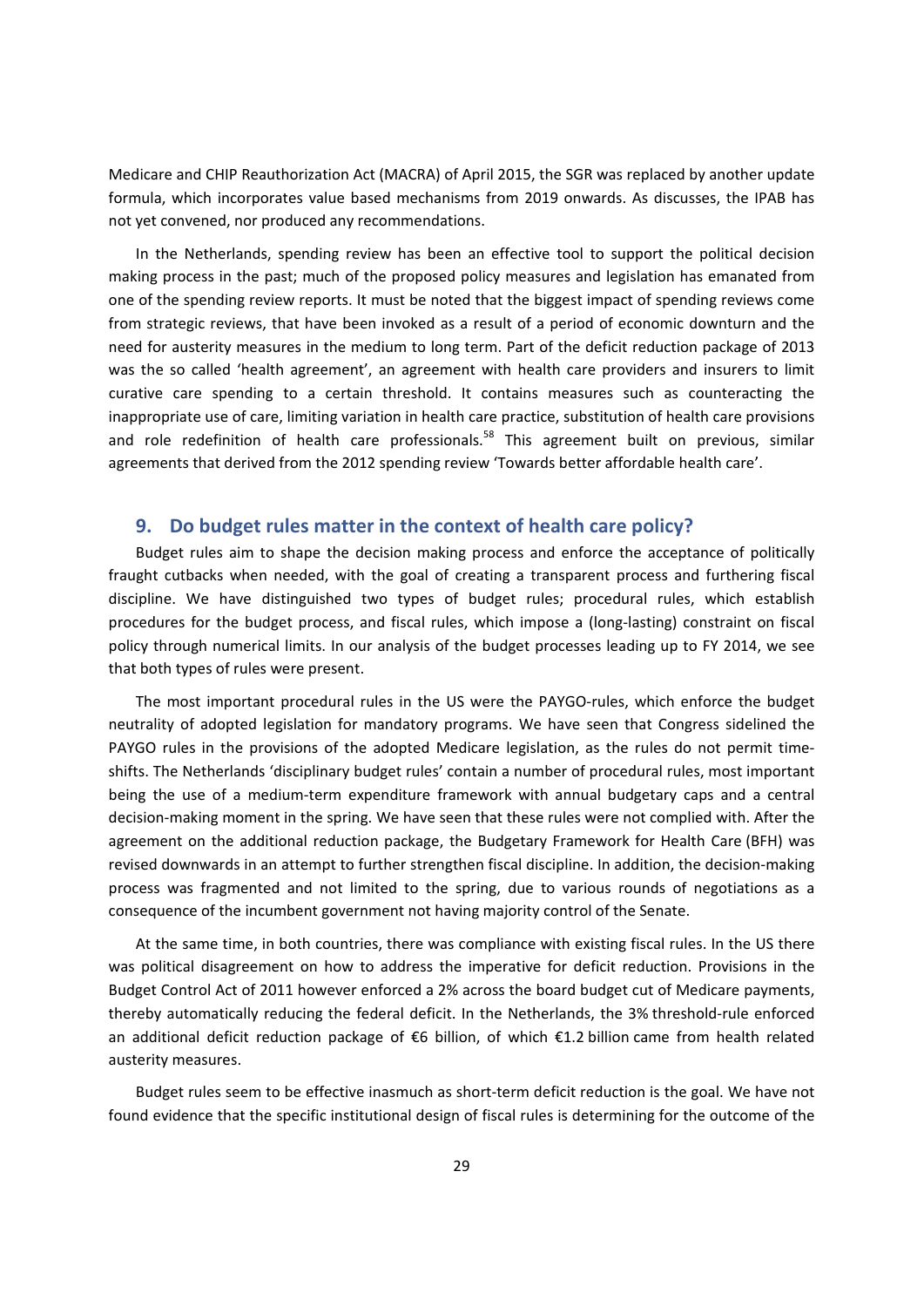budget process for health. On the other hand, budget rules have not proven to be an effective instrument to balance health austerity measures against budget cuts in other spending areas, or to provide a balanced trade‐off between short and long‐term fiscal goals.

#### **10. What is the best timeframe when budgeting for health entitlements?**

The US and the Netherlands each have a distinct approach when it comes to budgeting for health entitlements. In the US there is a ten year budgeting window, with no enforceable budget ceilings; the Administration is guided by the development of the overall deficit, rather than over‐ or underspending of budgetary caps in the health care sector. At the same time, PAYGO-rules aim to balance costs and savings of new legislation. In the Netherlands, there is a five year budget window with distinct budgetary caps for health, social security and other expenses. When budgeting for health, we have seen that this institutional difference leads to different outcomes.

Medicare legislation adopted during the 113<sup>th</sup> Congress used the full ten year window to offset costs and savings. Most savings are realized near the end of the forecasting period. A consequence is that additional outlays in the first years exert upward pressure to the federal budget and – ceteris paribus – force the federal government to run up debt to meet its financial obligations in those years. In the Netherlands, there is less trade‐off in time, but rather between different budget sectors. An overall expenditure cap for the national budget ensures compliance with fiscal objectives, whilst allowing for an interaction between the three sectors. In the past, there were consistent budget overruns of the BFH, which were compensated by windfalls within the social security framework (BFS) or just accepted as they were. We have seen that the interaction between sectors in the process leading up to FY 2014 has led to a significant contribution from the health budget, by means of a contribution to the additional reduction package and a contribution to the 'fall agreement'.

So do timeframes matter when budgeting for health entitlements? The argument could be that balancing costs and savings in a short timeframe is more beneficial. As the forecasting period lengthens, parameters become less reliable. There is also the issue of accountability; the incumbent government cannot be held responsible for its fiscal policy ten years from now. Political reality however shows a tendency towards fiscal myopia. Decisions on health entitlements are made on a rolling basis, often dictated by a country's current fiscal situation, rather than by its projected fiscal situation some years from now.

At the same time, a longer budget timeframe alone does not seem to generate reduced fiscal discipline. It is rather the institutional setting around the adopted projection period that most determines the success of meeting preset fiscal objectives. If this setting allows for budget tricks or budgetary disobedience, this affects fiscal performance.

#### **11. Do budget policies channel the type of budget cuts that are adopted?**

Finally, we are interested in whether budget policies have influenced the type of cuts that were adopted for FY 2014. We have seen that prevailing fiscal rules in the US and the Netherlands have yielded rather similar outcomes. Around 20% of the overall deficit reduction comes from health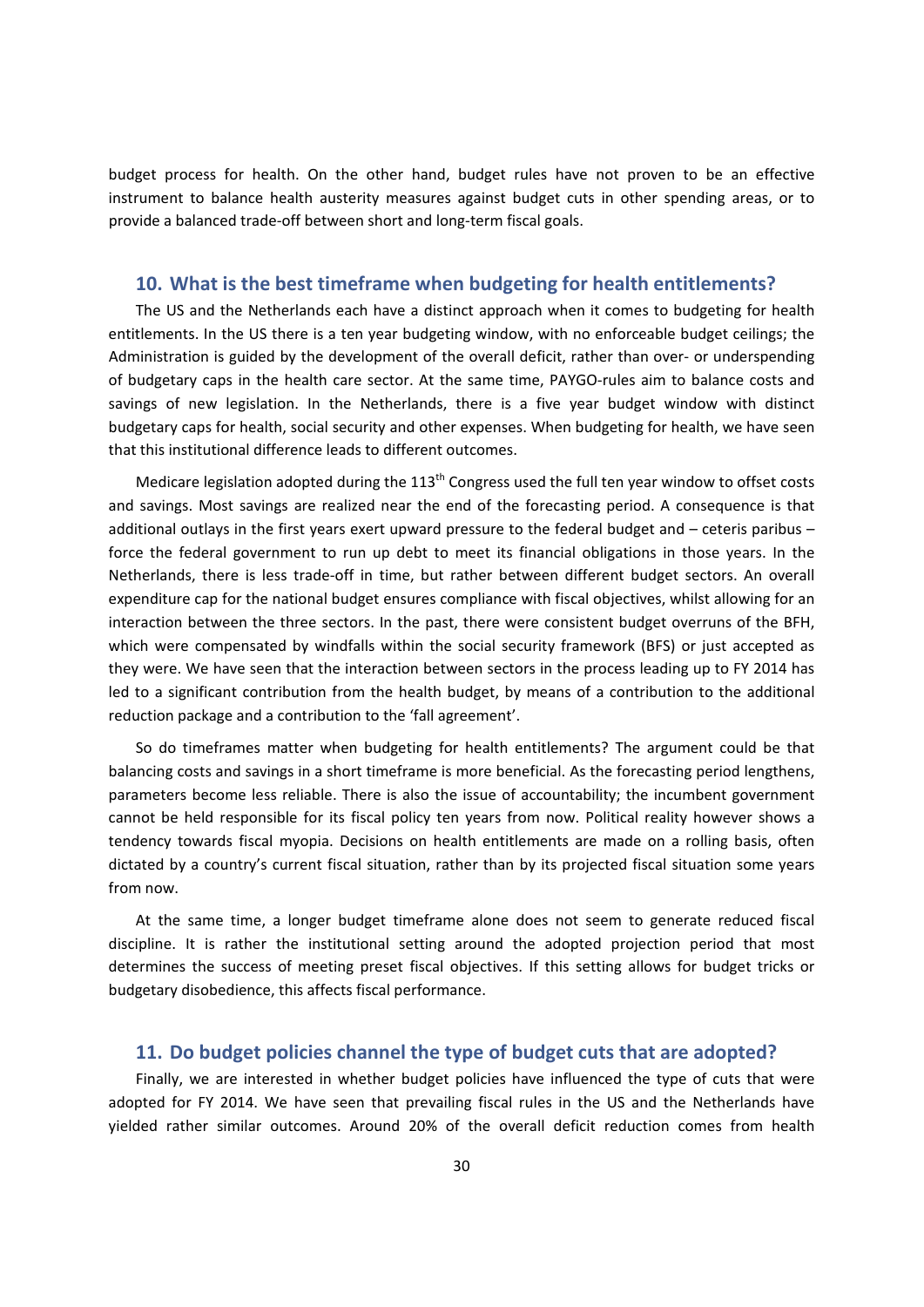entitlements and cuts were mostly targeted at providers. In the US, the latter is implemented through the sequester that exclusively targets Medicare payments to providers. In the Netherlands this can also be explained by a mechanism that by default targets health care providers; over the last years, the enforcement of the budgetary cap of the BFH has been supported by a macro controlling instrument (MCI) which limits health care providers ex ante. This was also the case for FY 2014, when a new health agreement with a supporting MCI was agreed upon. Though both mechanisms operate at different levels, functionally they are the same. In both countries there seems to be a clear preference to intervene by reducing reimbursements at the level of providers, rather than making changes that affect beneficiaries directly.

The preceding goes to show that budget policies do, albeit indirectly, shape policy outcomes of the health budget through default mechanisms. They can enforce the adoption of austerity measures in a situation of political deadlock, but it seems that this default is mainly or exclusively targeted at providers. After all, the limiting of services or raising of deductibles is preeminently a political choice that requires public support which is obtained with difficulty.

The use of spending reviews has shown to be an important instrument for policy formulation and reform. In the Netherlands, the most influential reviews are prompted by a period of economic downturn and often precede elections. Their comprehensiveness and interrelatedness with the budget process has proven to be a powerful catalyzer for health reform. In the US, spending reviews are less common. There are mechanisms in place that scrutinize health baseline expenditure and formulate alternative policy proposals, such as MedPAC, and they have achieved some direct results.

#### **12. Concluding remarks**

Budget policies can have a clear impact on the rationing of health care by setting spending targets and formulating or prompting savings options. Fiscal rules seem to have more impact on budget outcomes, than procedural rules do on the budget process. Thus budgetary rules seem less successful in enforcing a transparent budget process or a balanced trade-off between short and long-term fiscal goals. Budget policies can also channel the type of austerity measures that are taken, either through spending review mechanisms, or through the enforcement of specific default measures.

#### **13. Dutch summary**

De afgelopen decennia hebben de publiek gefinancierde zorguitgaven van OECD landen een steeds grotere plek ingenomen op de nationale begrotingen. OECD landen worstelen met deze ontwikkeling omdat de overige overheidsuitgaven hierdoor in de knel zijn gekomen en de koopkracht van individuele burgers onder druk is komen te staan. Begrotingsbeleid en begrotingsregels beogen tegelijkertijd de publieke uitgaven te beheersen en overheidstekorten terug te dringen.

In dit onderzoek bestuderen we het bestaande begrotingsbeleid voor de publiek gefinancierde zorg in de Verenigde Staten (Medicare) en Nederland (het Budgettair Kader Zorg), op basis van de uitkomsten van het begrotingsproces voor begrotingsjaar 2014. We onderzoeken wat doorslaggevend is bij het ontwikkelen van zorgbeleid; het begrotingsbeleid of de politieke arena. We kijken daarbij naar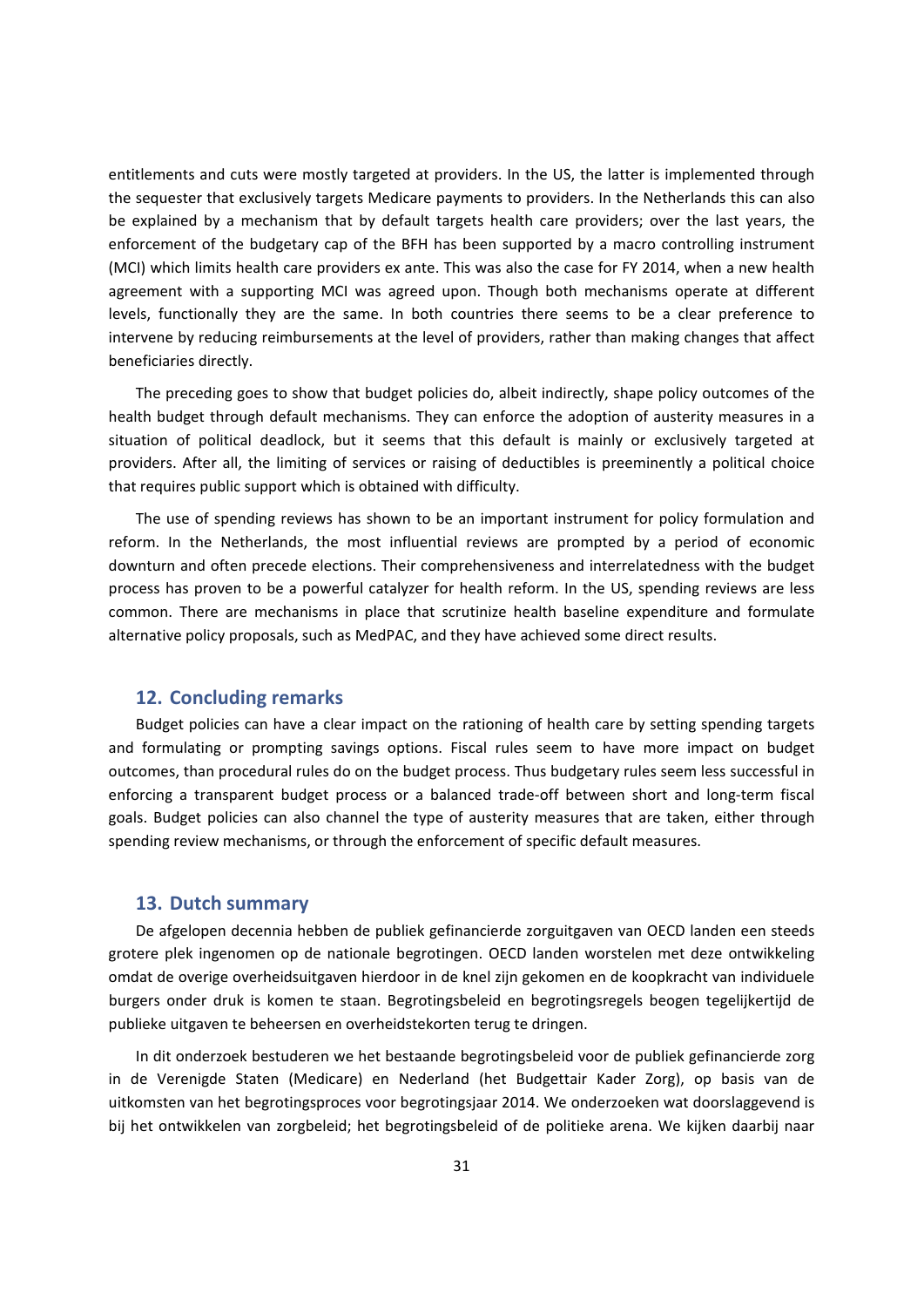het belang van begrotingsregels, de gehanteerde tijdspanne en de wijze waarop begrotingsbeleid de keuze voor maatregelen beïnvloedt.

De analyse laat zien dat voor 2014 zowel in de VS als in Nederland de vigerende 'harde' begrotingsregels, die nominale limieten aan de uitgaven stellen, zijn nageleefd. In de VS heeft de Budget Control Act van 2011 een aantal automatische bezuinigingen in gang gezet, waaronder een 2% korting op de Medicare‐uitgaven. In Nederland hebben de begrotingsregels een bezuinigingspakket van 6 miljard euro in gang gezet, waarvan 1,2 miljard vanuit de zorg is bijgedragen. In beide landen zijn de procedurele regels, die het begrotingsproces inrichten, echter niet nageleefd. Een belangrijke procedurele regel in de VS is de zogenoemde 'pay‐as‐you‐go' regel. Die regel schrijft voor dat budgetintensiveringen gepaard moeten gaan met extensiveringen van gelijke grootte. Het Amerikaanse congres heeft zich echter niet aan deze regel gehouden. Een belangrijke procedurele regel in Nederland betreft het hoofdbesluitvormingsmoment in het voorjaar. Op dat moment worden door het kabinet alle over‐ en onderschrijdingen en in‐ en extensiveringen van beleid in samenhang bezien. Als gevolg van de minderheidspositie in de Eerste Kamer was het kabinet echter genoodzaakt op meerdere momenten in het jaar afspraken te maken over de begroting, zelfs na Prinsjesdag. Ook zijn de budgettaire kaders neerwaarts bijgesteld, iets wat in beginsel niet is toegestaan binnen de huidige begrotingsregels.

Het gebruik van 'spending reviews', het inventariseren en doorvoeren van bezuinigingsmaatregelen op basis van een systematische doorlichting van de uitgaven, heeft een vlucht genomen in OECD landen sinds de crisis van 2008. In Nederland bestaat een traditie van terugkerende spending reviews, alhoewel de reviews die onder druk van een economische en financiële crisis ontstaan, het meest invloedrijk zijn gebleken. In de VS zijn spending reviews minder gebruikelijk. Er zijn weliswaar adviesorganen van het Congres die systematische de uitgaven doorlichten en bezuinigingsmaatregelen inventariseren, maar hun positie is anders en hun invloed minder vanzelfsprekend.

Al met al kan begrotingsbeleid een aanzienlijke bijdrage leveren aan korte termijn budgettaire doelstellingen en het op korte termijn beheersen van de zorguitgaven. Het beleid lijkt echter minder succesvol in het bevorderen van een billijk en transparant begrotingsproces op de middellange termijn. Begrotingsbeleid kan daarnaast van invloed zijn op het type zorgmaatregelen dat wordt getroffen, door middel van het gebruik van spending reviews, of door middel van afspraken over *default* maatregelen.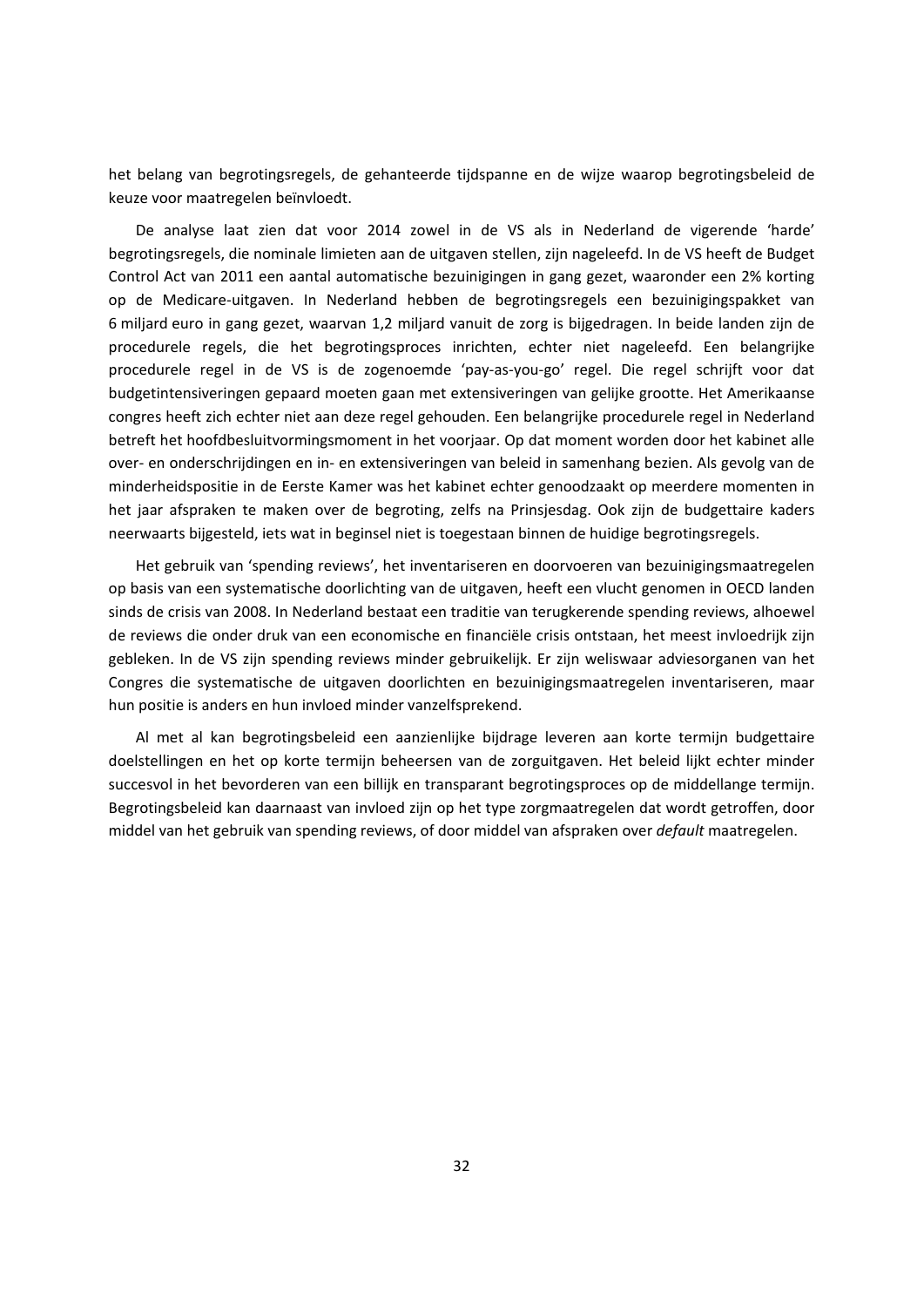### **14. References**

- 1. Organisation for Economic Co‐operation and Development. OECD Health Statistics 2015. 2015. www.oecd.org/els/health‐systems/health‐data.htm. Accessed July 7, 2015.
- 2. White J. Budget‐makers and health care systems. *Health Policy (New York)*. 2013;112(3):163‐171. doi:10.1016/j.healthpol.2013.07.024.
- 3. Budina N, Schaechter A, Weber A, Kinda T. *Fiscal Rules in Response to the Crisis: Toward the "Next‐ Generation" Rules: A New Dataset*. Vol 12. 2012. doi:10.5089/9781475505351.001.
- 4. Wildavsky AB. *Budgeting: A Comparative Theory of Budgetary Processes*. Transaction Books; 1986.
- 5. Caudal S. L'évolution des dispositions constitutionnelles relatives à la matière financière. *Rev française Financ publiques*. 2004;(86):13‐38.
- 6. Organisation for Economic Co-operation and Development. The Legal Framework for Budget Systems, an International Comparison. *OECD J Budg*. 2004;4(3).
- 7. Marcel M. Budgeting for fiscal space and government performance. *OECD J Budg*. 2014;2013(2):1‐41.
- 8. Schick A. The Role of Fiscal Rules in Budgeting. *OECD J Budg*. 2003;3(3):7‐34. doi:10.1787/budget‐v3‐art14‐ en.
- 9. Wyplosz C. *Fiscal Rules: Theoretical Issues and Historical Experiences*. Cambridge, MA; 2012. doi:10.3386/w17884.
- 10. Debrun X, Kumar MS. Fiscal rules, fiscal councils and all that: commitment devices, signaling tools or smokescreens? *Int Monet Fund ‐ Res Dep*. 2007:479‐512.
- 11. European Commission. *Report on Public Finances in EMU*.; 2014. doi:10.2765/7626.
- 12. IMF. Fiscal Rules—Anchoring Expectations for Sustainable Public Finances. *IMF Policy Pap*. 2009:1‐72. December 16 2009. https://www.imf.org/external/np/pp/eng/2009/121609.pdf
- 13. Wyplosz C. Fiscal Policy: Institutions versus Rules. *Natl Inst Econ Rev*. 2005;191(1):64‐78. doi:10.1177/0027950105052661.
- 14. Congressional Budget Office. Choices for Deficit Reduction. 2012;2022(NOVEMBER):1‐46. https://www.cbo.gov/sites/default/files/113th‐congress‐2013‐2014/reports/44967‐DeficitReduction.pdf.
- 15. Von Hagen J. Fiscal Institutions and Fiscal Performance. *Econ Soc Rev (Irel)*. 2002;33(3):263‐284.
- 16. Van Eden H, Khemani P, Emery RPJ. Developing Legal Frameworks to Promote Fiscal Responsibility: Design Matters. In: Cangiano M, Curristine T, Lazare M, eds. *Public Financial Management and Its Emerging Architecture*. Vol Washington, D.C.: International Monetary Fund; 2013:79‐107.
- 17. Organisation for Economic Co‐operation and Development. *Health at a Glance 2013: OECD Indicators*. Paris; 2013. doi:http://dx.doi.org/10.1787/health\_glance-2013-en.
- 18. Schmid A, Cacace M, Götze R, Rothgang H. Explaining health care system change: problem pressure and the emergence of "hybrid" health care systems. *J Health Polit Policy Law*. 2010;35(4):455‐486. doi:10.1215/03616878‐2010‐013.
- 19. Guess GM, LeLoup LT. *Comparative Public Budgeting: Global Perspectives on Taxing and Spending*. State University of New York Press; 2010.
- 20. Organisation for Economic Co‐operation and Development. *Budgeting Practices and Procedures in OECD Countries*. OECD Publishing; 2014. doi:10.1787/9789264059696‐en.
- 21. Posner PL, Park C‐K. Role of the Legislature in the Budget Process. *OECD J Budg*. 2008;7(3):1‐26. doi:10.1787/budget‐v7‐art15‐en.
- 22. Schick A. *Federal Budget : Politics, Policy, Process (3rd Edition)*. Brookings Institution Press; 2007.
- 23. Kopits G. Fiscal Rules: Useful Policy or Unnecessary Ornament? *IMF Work Pap*. 2001:1‐24. http://www.imf.org/external/pubs/ft/wp/2001/wp01145.pdf
- 24. Drazen A. *Fiscal Rules From A Political Economy Perspective*.; 2002. http://primage.tau.ac.il/libraries/brender/booksf/1615545.pdf. Published June 9, 2002. Accessed August 25, 2015.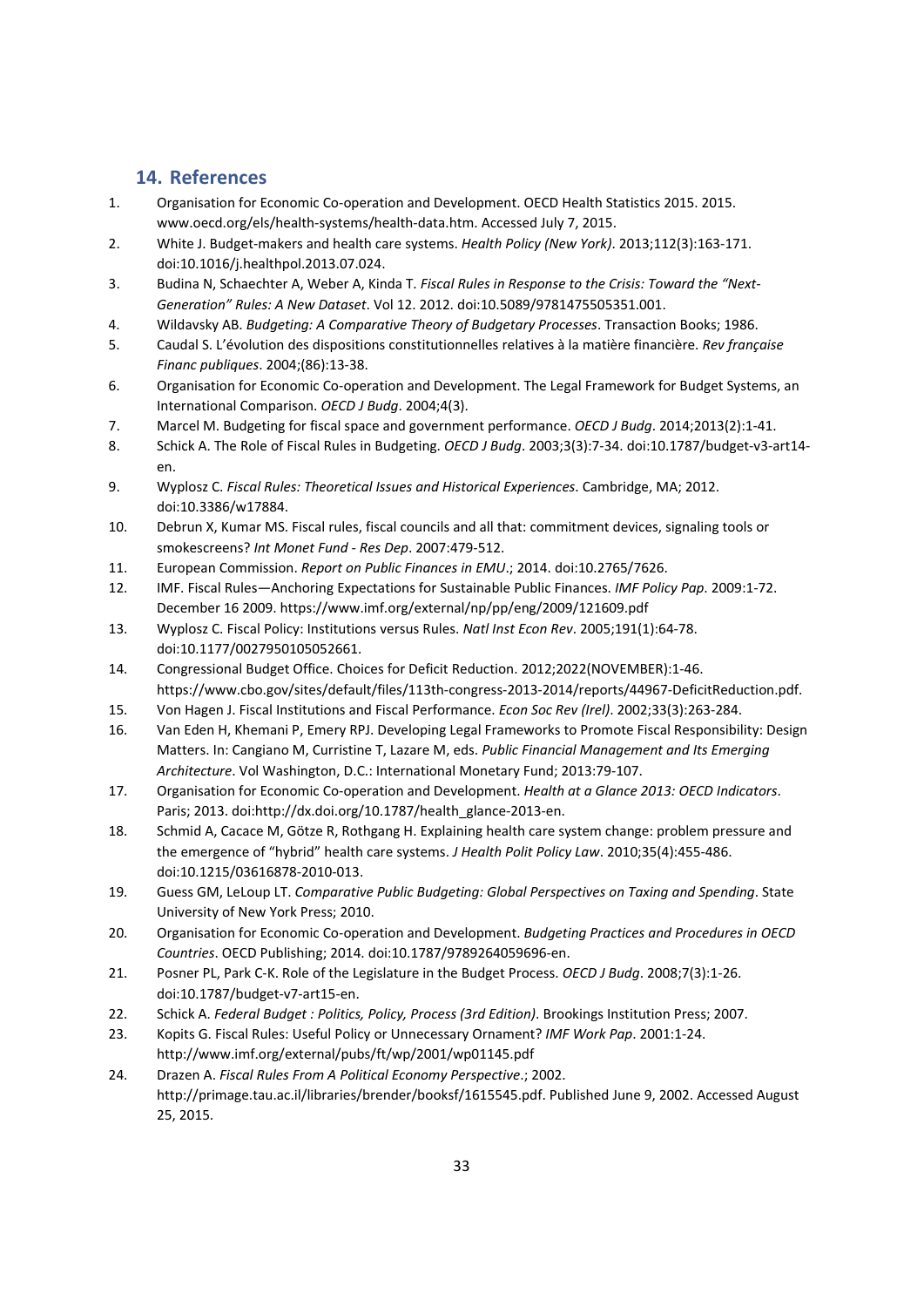- 25. Organisation for Economic Co‐operation and Development. *Fiscal Sustainability of Health Systems*. OECD Publishing; 2015. doi:10.1787/9789264233386‐en.
- 26. Congressional Budget Office. Updated Budget Projections: 2014 to 2024. 2015. www.cbo.gov/sites/default/files/cbofiles/attachments/49973‐UpdatedBudgetProjections.pdf. Accessed July 15, 2015.
- 27. Ministry of Finance. Miljoenennota 2014. 2013:214. https://www.rijksoverheid.nl/binaries/rijksoverheid/documenten/begrotingen/2013/09/17/miljoenennota ‐2014/miljoenennota‐2014.pdf. Accessed July 15, 2015.
- 28. Anderson B, Sheppard J. Fiscal futures, institutional budget reforms, and their effects. *OECD J Budg*. 2010;9(3):7‐117. doi:10.1787/budget‐9‐5kmh6dnl056g.
- 29. Robinson M. Spending Reviews. *OECD J Budg*. 2014;2013/2:1‐43. http://www.oecd‐ ilibrary.org/governance/oecd‐journal‐on‐budgeting\_16812336.
- 30. Office of Management and Budget. *Fiscal Year 2016, Budget of the U.S. Government*.; 2015.
- 31. Congressional Budget Office. *The 2015 Long‐Term Budget Outlook*.; 2015.
- 32. Hamel MB, Blumenthal D, Davis K, Guterman S. Medicare at 50 Origins and Evolution. *N Engl J Med*. 2015;372(5):479‐486. doi:10.1056/NEJMhpr1411701.
- 33. Board of Trustees. *2014 Annual Report of the Boards of Trustees of the Federal Hospital Insurance and Federal Supplementary Medical Insurance Trust Funds*.; 2014.
- 34. Congressional Budget Office. *The 2014 Long‐Term Budget Outlook*.; 2014.
- 35. Congressional Research Services. Legislative Actions to Repeal, Defund, or Delay the Affordable Care Act. 2015. http://www.fas.org/sgp/crs/misc/R43289.pdf. Accessed May 13, 2015.
- 36. *Statutory Pay‐As‐You‐Go Act of 2010*.; :Pub. L.111‐139,124 stat. 8 (2010).
- 37. Krause GA, Douglas JW. Does agency competition improve the quality of policy analysis? Evidence from OMB and CBO fiscal projections. *J Policy Anal Manag*. 2006;25(1):53‐74. doi:10.1002/pam.20156.
- 38. Congressional Budget Office. An Analysis of the President's 2014 Budget. 2013. https://www.cbo.gov/sites/default/files/113th-congress-2013-2014/reports/44173-APB\_0.pdf. May 2013.
- 39. Joyce P. *The Congressional Budget Office at Middle Age*.; 2015.
- 40. Aaron HJ, Reischauer RD. Perspective: "Rethinking Medicare Reform" Needs Rethinking. *Health Aff*. 1998;17(1):69‐71. doi:10.1377/hlthaff.17.1.69.
- 41. Rivlin AM, Domenici P. *Proposal for Improving the Congressional Budget Process*.; 2015. http://www.brookings.edu/~/media/research/files/papers/2015/07/20-congress-budgetproposal/economy‐proposal‐for‐improving‐the‐congressional‐budget‐process.pdf. Published July 17. 2015. Accessed August 25, 2015.
- 42. *Balanced Budget Act of 1997*; Pub L. No.105‐133, 111 Stat 251 (1997).
- 43. Enthoven AC, van de Ven WPMM. Going Dutch Managed-Competition Health Insurance in the Netherlands. *N Engl J Med*. 2007;357(24):2421‐2423. doi:10.1056/NEJMp078199.
- 44. Schut FT, Van de Ven WPMM. Rationing and competition in the Dutch health‐care system. *Health Econ*. 2005;14(SUPPL. 1):59‐74. doi:10.1002/hec.1036.
- 45. Helderman J‐K. Market‐Oriented Health Care Reforms and Policy Learning in the Netherlands. *J Health Polit Policy Law*. 2005;30(1‐2):189‐210. doi:10.1215/03616878‐30‐1‐2‐189.
- 46. Reeves A, McKee M, Basu S, Stuckler D. The political economy of austerity and healthcare: Cross‐national analysis of expenditure changes in 27 European nations 1995‐2011. *Health Policy (New York)*. 2014;115(1):1‐8. doi:10.1016/j.healthpol.2013.11.008.
- 47. Blöndal JR, Kristensen JK. Budgeting in the Netherlands. 2002;1.
- 48. European Council. Council Recommendation on the National Reform Program 2011 of the Netherlands. 2011. eur‐lex.europa.eu/LexUriServ/LexUriServ.do?uri=OJ:C:2011:212:0013:0015:EN:PDF. Accessed July 15, 2015.
- 49. CPB. CPB: About Us. www.cpb.nl/en/about‐cpb. Accessed July 7, 2015.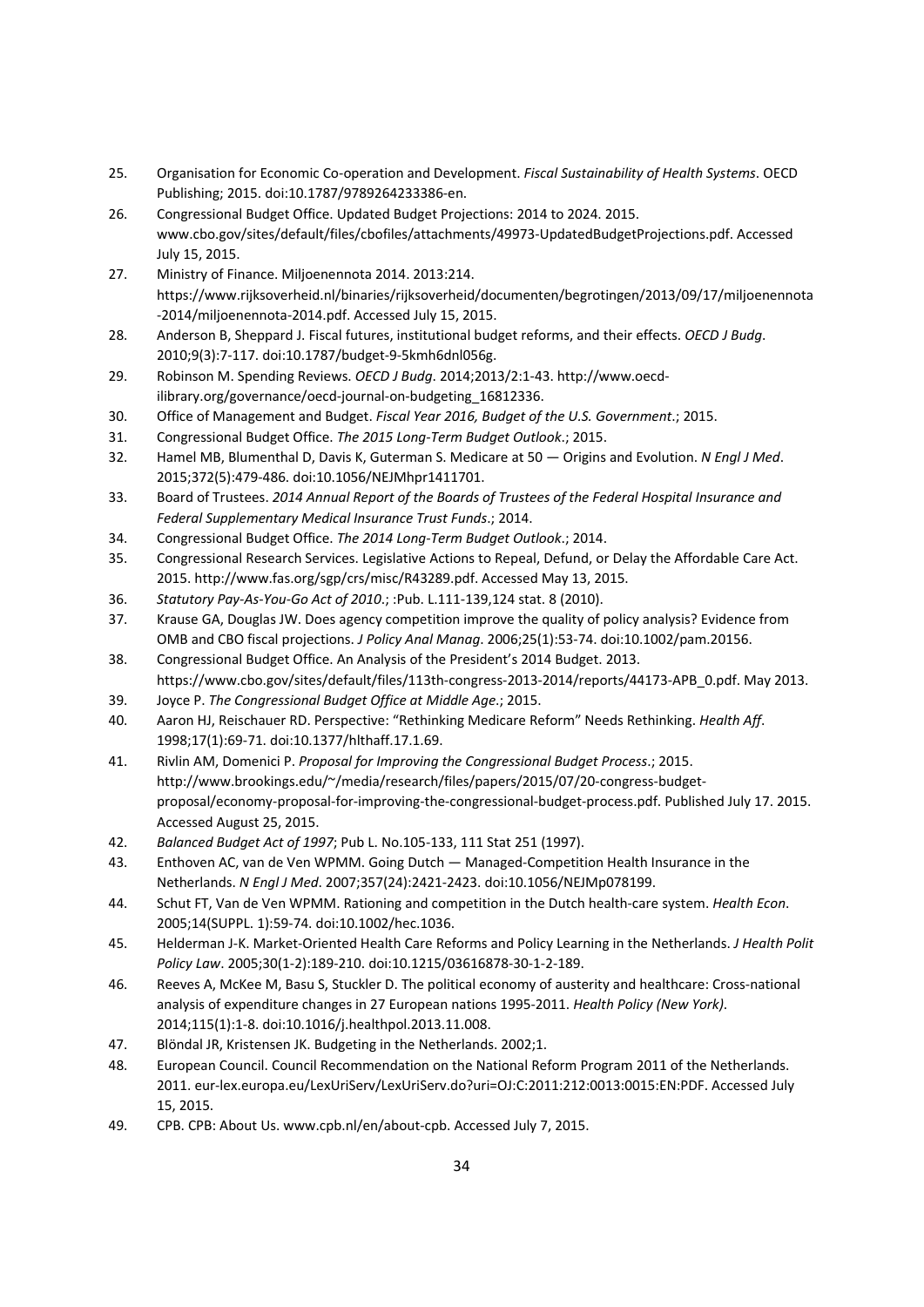- 50. Algemene Rekenkamer. *Uitgavenbeheersing in de Zorg*.; 2011.
- 51. Schoch M, den Broeder C. Linking information on policy effectiveness and efficiency to budget decisions in the Netherlands. *OECD J Budg*. 2013;12(3):1‐22. doi:10.1787/budget‐12‐5k468nqj2n28.
- 52. Van Nispen tot Pannerden F. *Dissertation: Het Dossier Heroverweging*.; 1993.
- 53. Taskforce Beheersing Zorguitgaven. *Naar Beter Betaalbare Zorg*.; 2012. http://www.rijksoverheid.nl/documenten‐en‐publicaties/rapporten/2012/06/15/naar‐beter‐betaalbare‐ zorg.html. Published June 15, 2012. Accessed August 25, 2015.
- 54. Office of Management and Budget. Analytical Perspectives, Budget of the U.S. Government. 2013:508. www.whitehouse.gov/sites/default/files/omb/budget/fy2014/assets/spec.pdf. Accessed May 14, 2015.
- 55. Congressional Budget Office. *Legislation Enacted in the 113th Congress That Will Affect Mandatory Spending*.; 2015.
- 56. Office of Management and Budget. OMB Report Pursuant to the Sequestration Transparency Act of 2012 (P. L. 112–155). 2012.

www.whitehouse.gov/sites/default/files/omb/assets/legislative\_reports/stareport.pdf. Accessed May 13, 2015.

- 57. Medicare Payment Advisory Comission. *Report to the Congress: Medicare Payment Policy*.; 2013.
- 58. Health Agreement. Onderhandelaarsresultaat medisch specialistische zorg 2014 t/m 2017. 2013:1‐8. http://www.rijksoverheid.nl/documenten‐en‐ publicaties/rapporten/2013/07/16/onderhandelaarsresultaat‐medisch‐specialistische‐zorg‐2014‐t‐m‐ 2017.html. Published July 16, 2013, Accessed August 25, 2015.